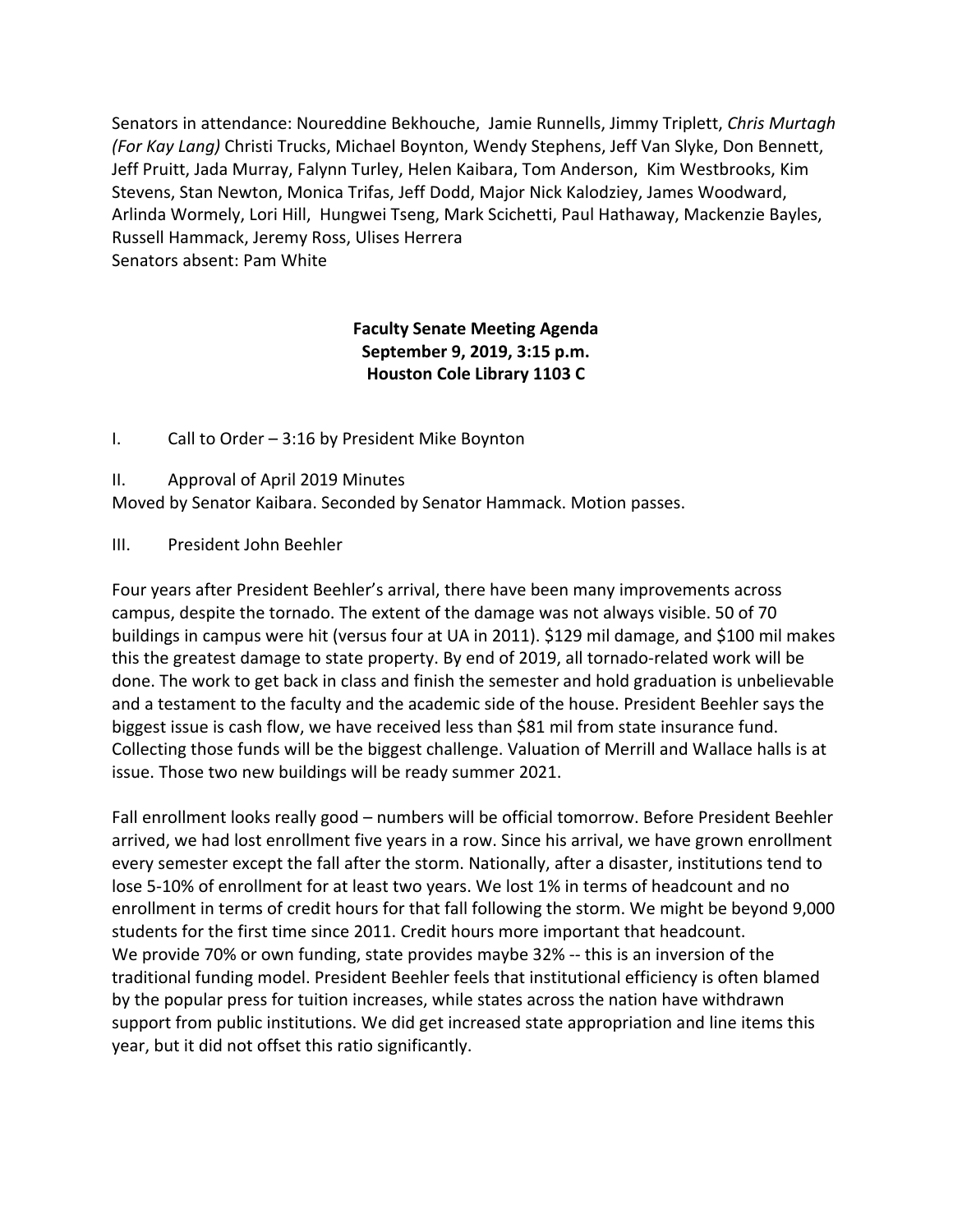President Beehler stresses that retention and graduation rates are also improving. Students remain here because they have been engaged. Tutoring and support services are also a factor. As faculty, a big part of your job is not just helping students to learn content material, but helping them understand how that content will be relevant in the future and mentoring. Preparedness for careers is very important for parents and other stakeholders now. Finding your passion leads to finding the right major which leads to a fulfilling career.

Wednesday morning summer strategy sessions addressed needs revealed when all statistics pointed to an increase in enrollment this fall. Number of sessions, tutors, and other practical concerns were considered. Enrollment is everyone's responsibility, as President Beehler emphasizes his own history in recruiting students for graduate tax coursework. President Beehler feels friendliness is contagious. Some non-academic departments did not have a customer-service type attitude. President Beehler emphasizes statistics like enrollment and efficiency student credit hours over full-time credit hours equivalent. Most of those measures are over what we would expect at other school, demonstrating efficiency with a reasonable number of faculty. The Marching Southerners have a new practice field, allowing for unlimited practice unlike athletics. President Beehler feels the rec center is a great success with students using this as a social and study space as well as for exercise.

The annual report reflected 23 pages of single-spaced accomplishments of the university as a whole. From here on, we will be able to focus on more regular strategic initiatives.

Important in the tornado: no one killed, first and foremost. But there were other important considerations. What if a building is destroyed and you don't have a space to move into? The availability of the former Kitty Stone building was a blessing to house Music and Business and Industry. The other was the donation of the RNC hospital for Health Professions and Wellness., valued at \$12 ½ mil.

President Beehler is very excited about our new provost, Christie Shelton. She attended national leadership academy and shadowed other provosts. She is extremely innovative and believes in new ideas. As in TIES, Innovation will help us transform ourselves into the future.

We need to focus on what the programs and degrees of the future are to meet needs of employers and the workforce in the region. JSU purchased EMSI, a data service with analytics and predictive models for region and state, to weigh future opportunities. There is a new film program, which was indicated as a need by this data. This will also become part of program review process.

Hiring national EAB consultancy for enrollment management and to determine break-even for programs. Financial aid strategies and enrollment strategies – many students face a shortfall of \$1500 to \$3500. Logan Walker loan amount available to students has been quintupled. JSU must remain on a future growth path. The more we grow, the more funding we have for the budget and we can do the things we want to do.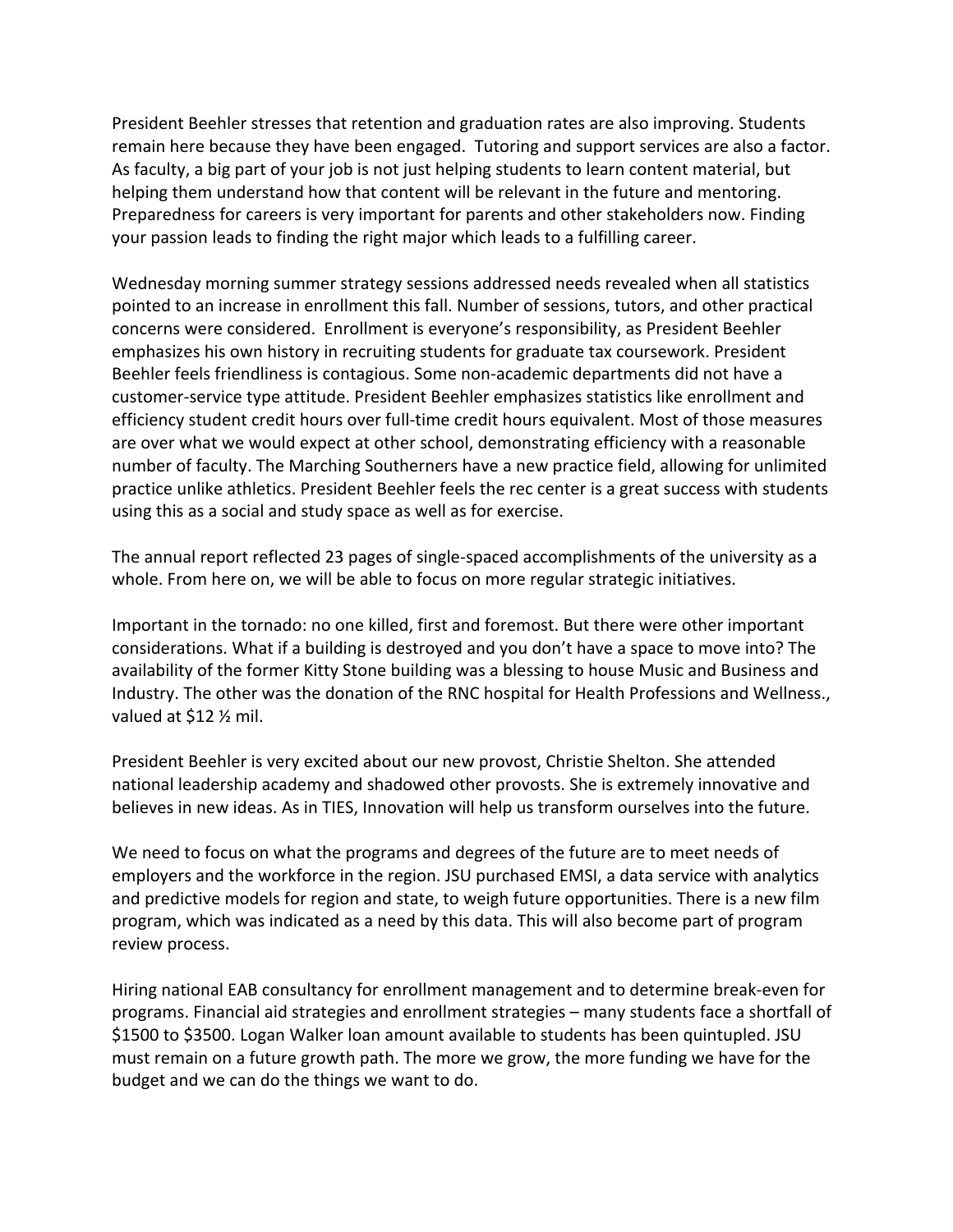## Q&A

Senator Tom Anderson: Do we have statistics on use of rec center? President Beehler replied the numbers are considerably greater than with Stephenson. An all-time daily door count record set first week of classes with roller skating event. The facility is run by Centers, a national group, which has extensive expertise in setting up recreational activities on campus. Unless you go very early, the parking lot and the exercise machines are almost always crowded.

## IV. Provost Christie Shelton

V. Guest Speaker: SGA President Ulises Herrera

Ulises' vision to serve all kinds of students and not specific types of students and servicing demand for student activities. The rec center event involved distributing 1000 Steel City Pops in one hour. His platform involves voicing concerns to administration and acting as a bridge to faculty. Student senate meets weekly. Ulises reminds us that we are "the light" in our classrooms and have the ability to impact students in a certain way.

VI. Inaugural Address: FS President Michael Boynton

Working with ACHE and scheduling monthly meetings with President Beehler and Provost Shelton. University Council focus on risk assessment. President Boynton wants Faculty Senate to be proactive and a louder and stronger voice (in a positive and constructive way) on campus. He will revisit this in October with an Inaugural Address.

Change in October meeting schedule to the meeting after Fall Break. Roberts Rule requires motion and vote. Senator Westbrooks makes motion. Senator Kaibara seconds. Passes without opposition.

# VII. Call for Committee Participation

Binders from Faculty Commons: double-check name and other information. Indicate committee appointment preferences, understanding that some groups have particular composition outlines. Senators should turn their preferences into officers today. President Boynton will be working on committee composition so these will be immediately active. Review changes to resolutions and bylaws proposed by President Boynton, mostly cosmetic over the next month as we will vote on these next month. Review the "Homework Sheet," outlining Committee Chair election by noon on Friday, designating Alternate Senators, and proposed bylaws and constitution changes.

VIII. Call for Departmental Concerns

Senators should be collecting departmental concerns, big and small, from faculty, and departmental "shout outs," to share positive information with the administration, especially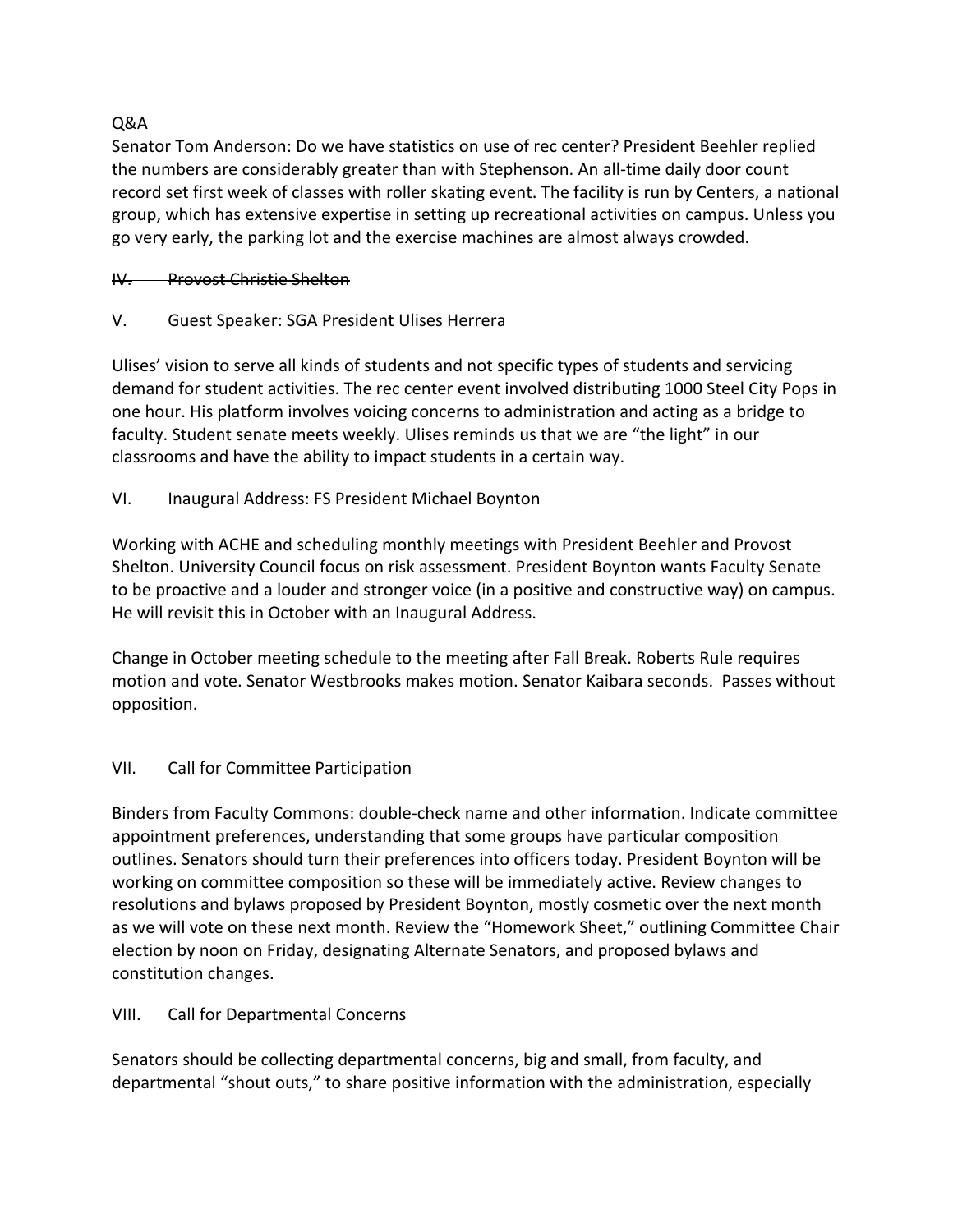the success of students. President Boynton will be going to weekly SGA meetings to represent faculty there.

# IX. Announcements

Senator Westbrooks announces that the Library will hold a Tailgate Sept. 16<sup>th</sup> with rain date the 17<sup>th</sup> from 10 to 2, and there will be hotdogs.

School of Science hosting agriculture and climate seminar at Little River Canyon Center and on campus event 4:15 Friday at 1215 Martin Hall.

Jennifer Foster: Stipends available through Faculty Commons on website, also handouts. Data collection on efficacy of Faculty Commons program underway.

# X. Adjournment

Senator Hammack moves to adjourn, Senator Trifas seconds. Adjourned at 4:24.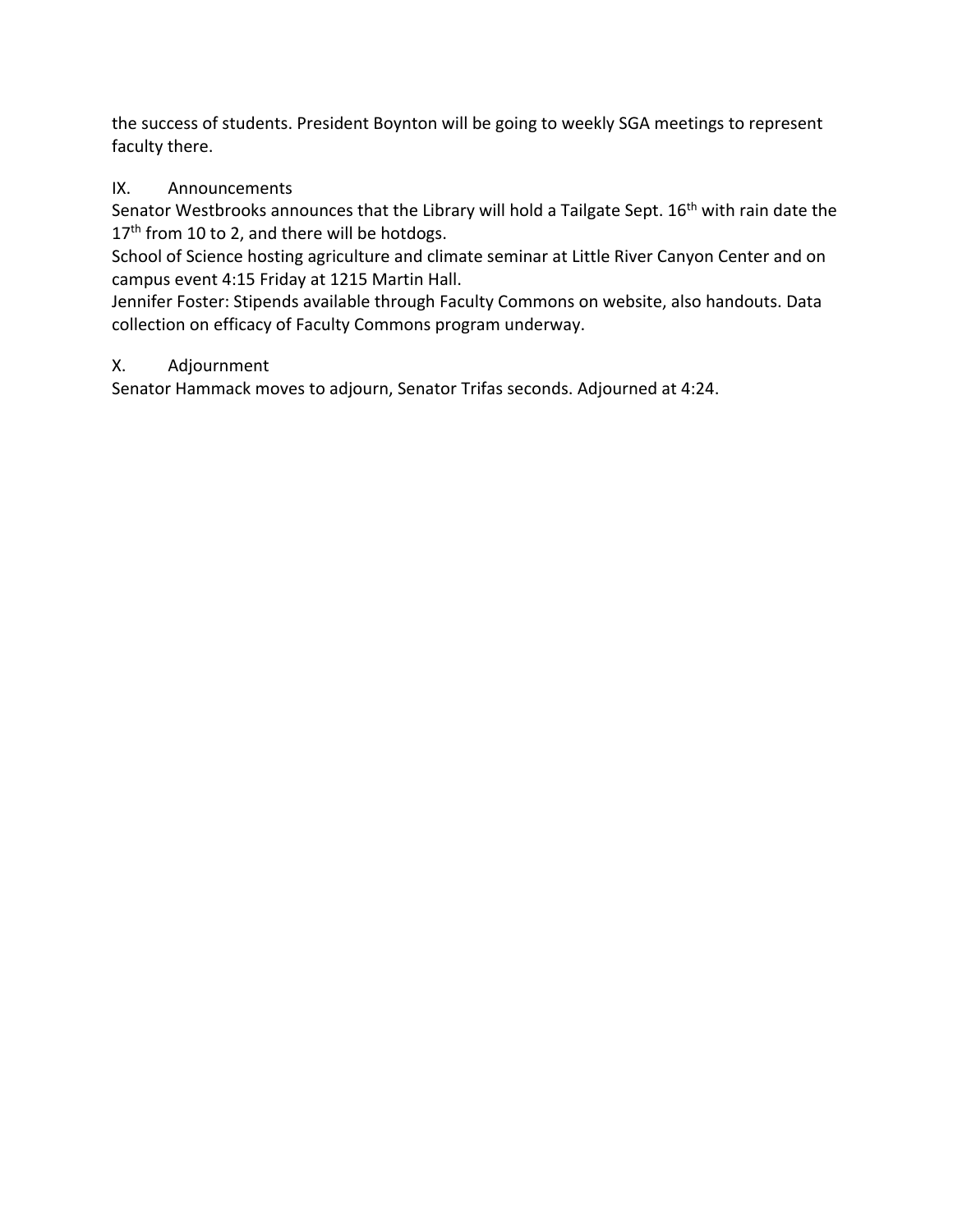Senators in attendance: Jamie Runnells, Jimmy Triplett, Sayyed F.A. Shah, *Chris Murtagh (for Kay Lang),* Christi Trucks, Michael Boynton, Wendy Stephens, Jeffrey Van Slyke, Don Bennett, Jeff Pruitt, Jada Murray, Falynn Turley, Helen Kaibara, Tom Anderson, Pam White, Kim Westbrooks (*and Karlie Johnson),* Kimberly Stevens, Lenn Rainwater, Monica Trifas, Jeff Dodd, Major Nick Kolodziey, James Woodward, Arlinda Wormely, Lori Hill, Hungwei Tseng, *Mark J. Sciuchetti, Jr.(for Nouredine Zettili)*, Paul Hathaway, Makenzie Bayles, Russell Hammack, Jeremy Ross,

Senators absent: Noureddine Bekhouche, Ulises Herrera

# Faculty Senate Meeting Minutes October 28, 2019, 3:15 p.m. Houston Cole Library 1103 C

- XI. Call to order 3:19 p.m. by Faculty Senate President Dr. Michael Boynton
- XII. Approval of September 2019 Minutes. Motion to move and second, passes.
- XIII. Vice President of Enrollment Management Emily Messer
	- Vice President Messer has been at JSU a little less than a year and a half, returning to JSU after having lived in Georgia for 12 years. She came to thank the faculty, acknowledging that fall enrollment of the largest freshman class in JSU history reflects work on the part of faculty who participated in call nights, resulting in 50 to 80 new enrollments each night, and meetings with campus visitors. Right now, we are 34% ahead on freshman applications and up 40% on transfer applications versus last year. Vice President Messer wants to maintain this upward trajectory and asks us to pass her thanks along to the faculty in our department and schools. We saw a 35% increase in Preview Day attendance compared with last year. The Coliseum works well for this. There will be more call nights this spring, and two spring Preview Days, March 14 and April 18. There will be two Fridays for Accepted Student Days (one in February and one in March) and the department heads will be working to make this interactive. Vice President Messer brought some tokens for us from Online at JSU – pop sockets for phones and retractable chargers.
- IV. Provost Christie Shelton/Acting President Don Killingsworth (possible) Other commitments have kept Provost Christie Shelton and Acting President Don Killingsworth away this afternoon, but we hope they will attend the November meeting.
- V. Old business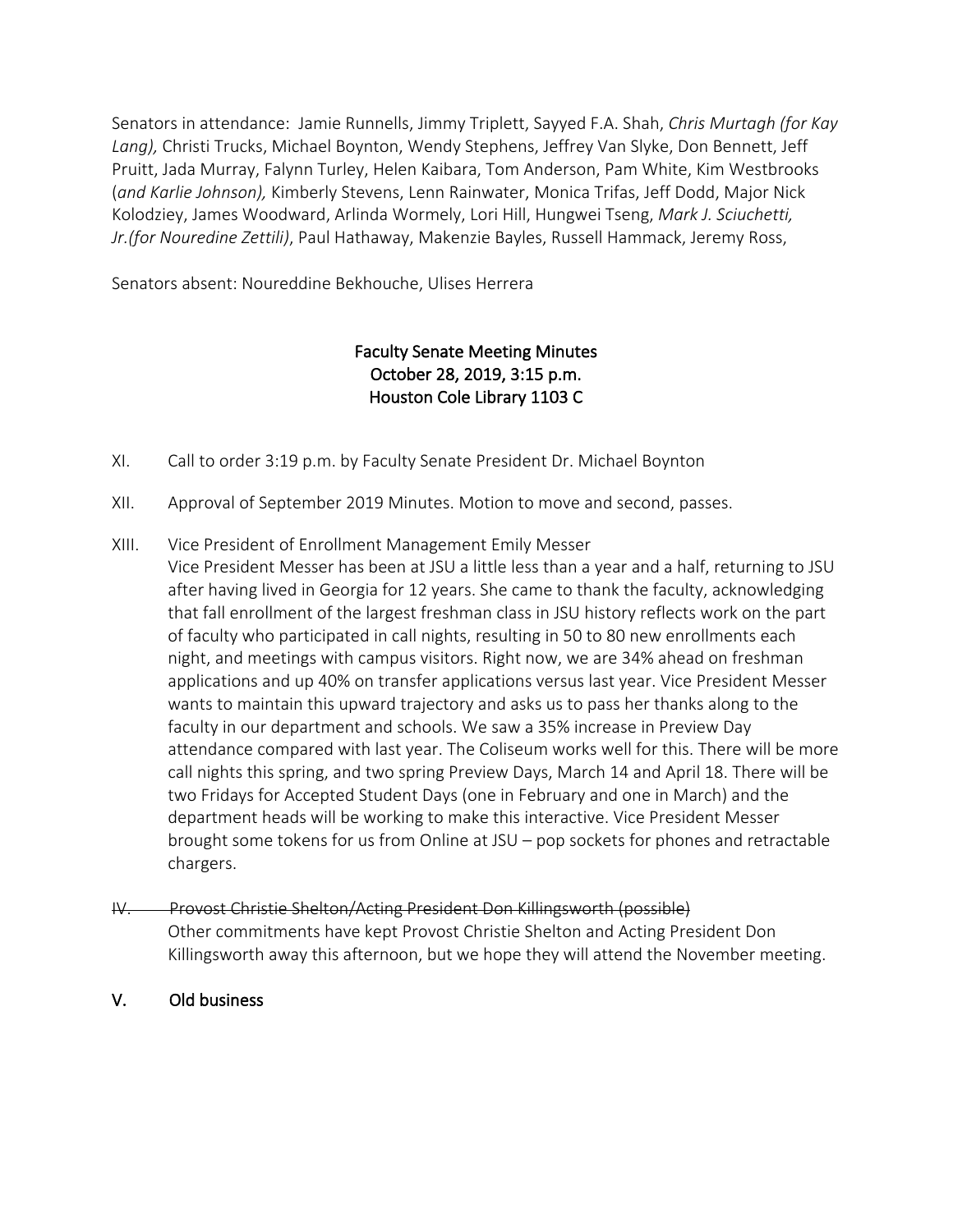#### Constitution and Bylaws Revision

Amend Constitutions Resolution 1 revision to refer to "Article 1, Section 3, Paragraph 2" for clarity.

Amend By-Laws Resolution 2 revision from "colleges" to "schools" for accuracy. Amend By-Laws Resolution 3 to refer to "Amend Section 1, Paragraph 7" for clarity. Revise Resolution 6 to include beginning punctuation for second quotation.

President Boynton asks that we make these revisions in a block vote. Motion to make these resolutions made and seconded, motion passes without objection. President Boynton urges senators to be comfortable bringing revisions to the Senate and be proactive about proposing changes to these policies.

Brief version of President Boynton's plans for the year, which he shared with the Board of Trustees on Monday and Tuesday of last week. He has four priorities:

A. Bolstering "power, presence, and prestige" of Faculty Senate as a body, especially among the administration. President Boynton has volunteered for more administrative committees, including the Joint Council committee, which is composed of Academic Affairs and Deans, to work with those constituents.

B. Revamping constitution, bylaws, and committees – underway

C. Further improving communication from administration to faculty and students, particularly student government. There is awareness that communications have been an issue in the past.

D. Start preliminary research, planning and brainstorming towards "faculty as employee concerns" in four areas:

1. Reviewing faculty salaries

2. Reviewing faculty "hard benefits" – health, medical insurance – other things provided via Human Resources

3. Reviewing faculty "soft benefits" – bookstore, rec center and other potential discounts that can be granted by administrators

4. Reviewing service and workload requirements – some people work too hard for what they are paid. What is too much service to ask or too little service to ask? The "curse of competency" is acknowledged.

### VI. New business

### University and BOT meeting news

Concern expressed that two of the three people in the acting governance team have not had substantial classroom teaching experience. The faculty wants to provide input prior to making decisions rather than hearing them announced *ex post facto*. Provost Shelton is aware of this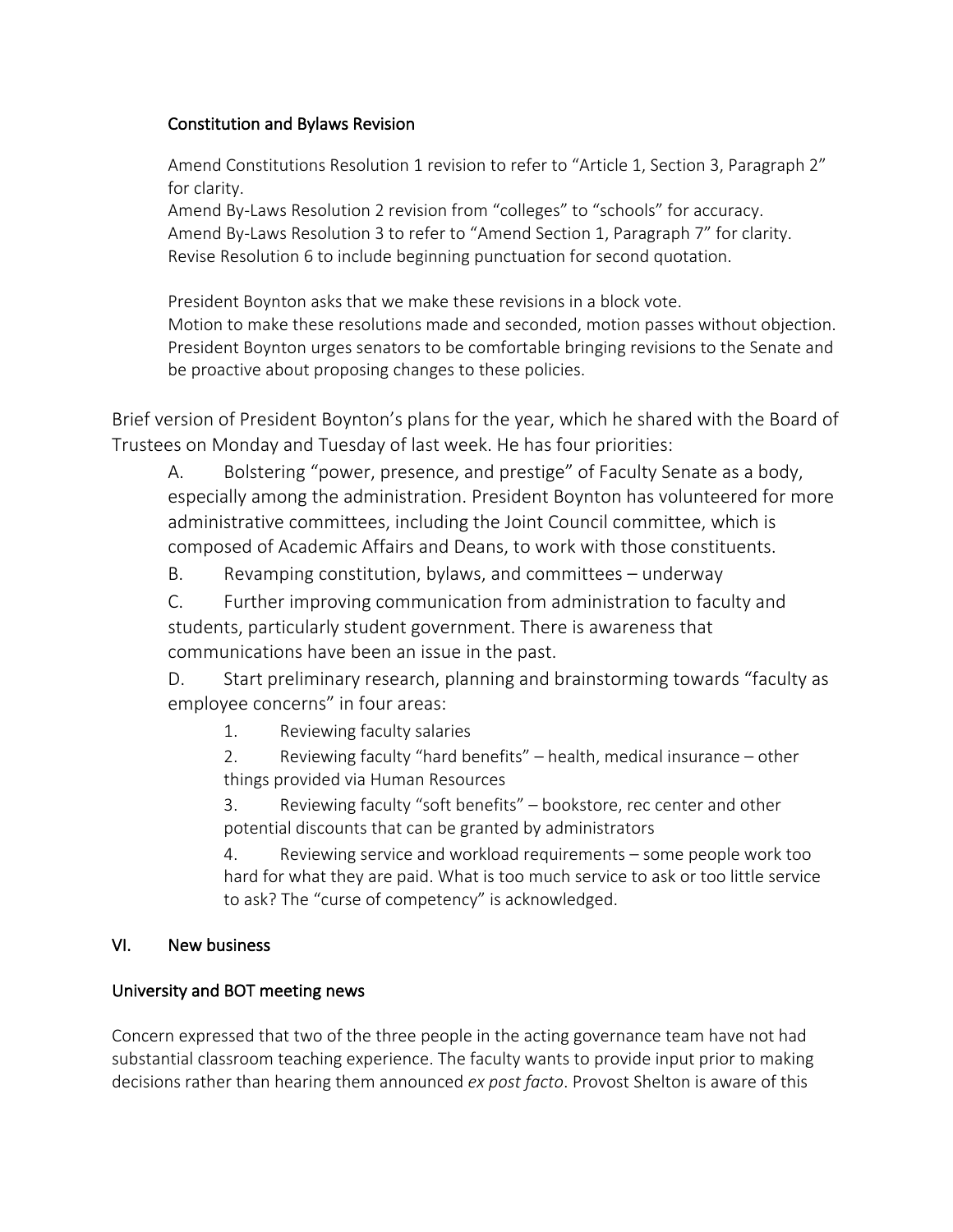and knows she will be advocating for teaching faculty. President Boynton feels that all three of the administrators are receptive.

One of the first things that Acting President Don Killingsworth did after being confirmed in that position at the BOT meetings was give President Boynton his direct contact information. There has been no timeline announced for a presidential search; national searches tend to be lengthy processes.

President Boynton reminds us of the reality that the financial crunch will only get worse in higher ed. One of the first things that could suffer will be teaching faculty.

There were long-standing tensions between President Beehler and the BOT and many rumors surrounding this, so his termination this month while on leave was not a major surprise. No "reason" is being provided.

Since outside news reports preceded an announcement to the faculty, there is concern that we keep well apprised of the process of searching for and hiring another president. Staying in a "holding pattern" can affect faculty morale. Inconsistencies among searches increases this anxiety. In general, faculty seem to support larger, comprehensive, diverse searches for candidates.

Historically, bringing in outside people into JSU, at every level from department head to president, has been problematic, perhaps more so than at other universities.

The BOT authorized Jim Brigham to negotiate the Sodexo contract for a ten-year renewal, potentially including a new dining hall, and students are particularly vocal because of the lack of transparency of this, alongside abrupt increase of fees which now total up to \$1000 a semester. A \$275 commuter fee associated with dining on campus means that commuter students would be required to pay that amount each semester for a meal plan. That request has been imposed from Sodexo, which has a stranglehold, if not a monopoly, on many universities and military bases, rather than coming directly from the university.

BOT wants a new cafeteria and new dorms (to complement the rec center) to entice prospective students. Given demographics, it is essentially an arms race for students, and this is a potential tool in the arsenal. At the BOT meeting, SGA President Ulises Herrera spoke eloquently against the commuter fee and was seconded by Dr. Tim King, who expressed the concern this would impact enrollment, as students who are upset about the commuter fee could end up "voting with their feet."

As part of the contract, Sodexo will be required to work with Student Affairs around the particulars associated this fee. Dr. King suggested we figure out a way to make this monetary allocation work anywhere in Calhoun County rather than only on campus. It is possible that the fee might be refundable at the end of the semester (or year), if not used, which means the university is essentially asking the students to loan them money for the term. As proposed,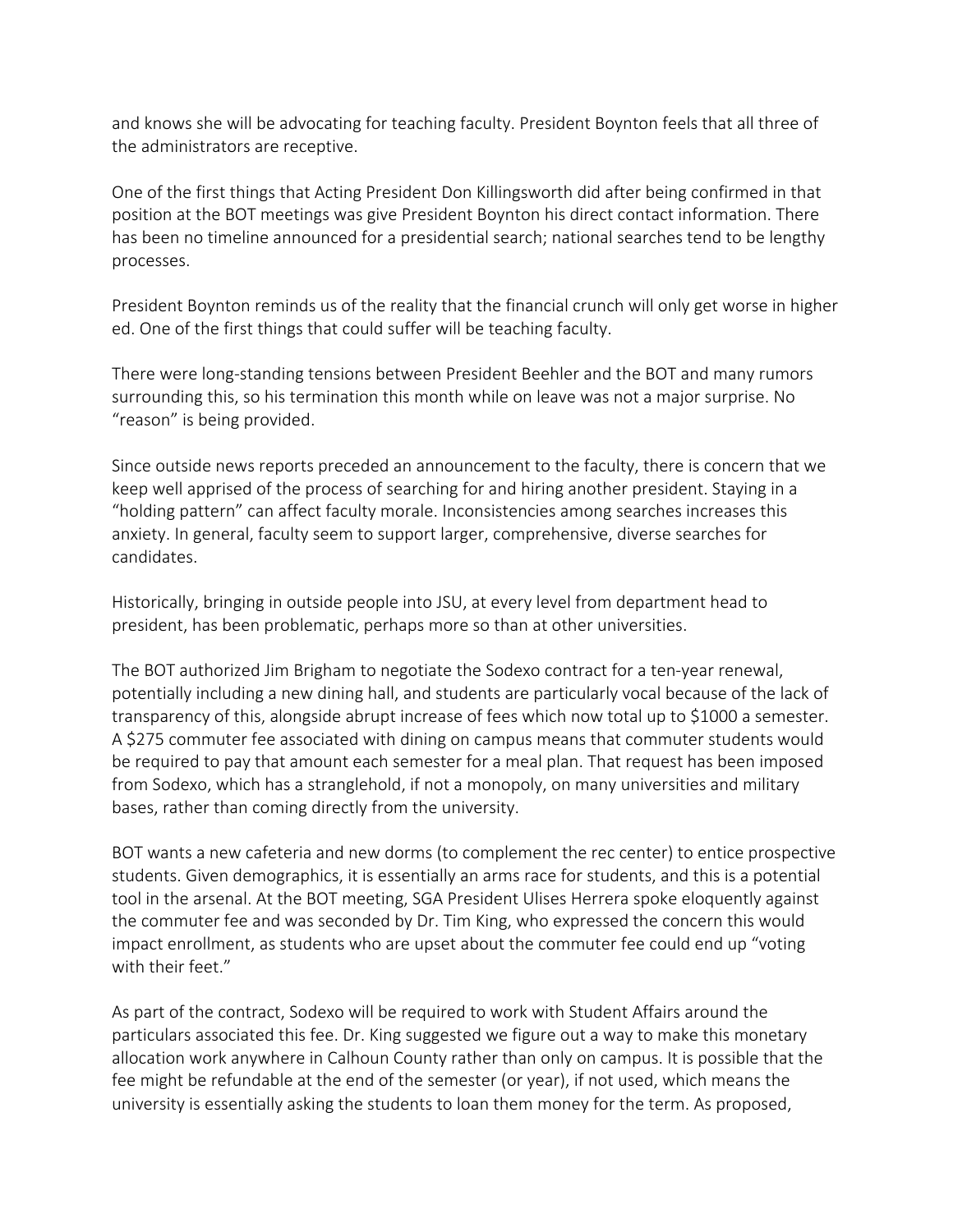Sodexo will provide money for initial funding for JSU to begin construction on the new dining hall while Sodexo will pay the note on the building, which will eventually belong to JSU after 20 years. There is some thought that the fee will be grandfathered in, so incoming students next year will be the first ones responsible for the fee. There will be an open meeting around this issue on Oct. 30<sup>th</sup> at 6:00 p.m. on the fifth floor of Meehan Hall.

The BOT might not appreciate the impact of this to our local community businesses. And, with a twenty-year contact, Sodexo has no incentive to provide quality service as the university is locked in. Sodexo was the only company that provided a bid for food services.

BOT and administrators should be aware that faculty receive many comments and concerns from students around this issue. Again, communications are an issue because the faculty often receives information first from social media rather than directly from the university.

### Two New Deans:

For Business and Industry, the new Dean will be Steven McClung from Mercer, who has a background in broadcasting. In the past, McClung started an innovation center/incubator combining engineering and business students for projects. The search firm (Academic Search) brought in five candidates, and one of them had been fired as a President. The school did not feel we got the best candidates possible, but there were only two individuals from the school on the 14-person search committee until concerns were expressed and the school presence on the committee increased. There is optimism around this new dean.

For School of Health Professions and Wellness, the new Dean will be Tracy Matthews. Faculty from the school is expressing many of the same issue with the candidates provided by the search firm for the other Dean search – there were five candidates brought to campus, but only one was a nurse, the rest were kinesiologists, and several had what the faculty consider to be major red flags on the front page of the CVs. The surveys soliciting feedback from faculty and staff were only open for one day, which limited input.

Tammy McCain is taking over Human Resources; many other people are no longer working there. President Boynton will keep us up to date with changes in HR.

The BOT approved JSU adding a Master's of Science in Geographic Information Science and Technology. This will head to ACHE in two months and might be operational in Fall 2020.

### Faculty Research Committee Changes

Faculty Senate (Senators Jimmy Triplett, Senator Tom Anderson, Senator Jada Murray, and Senator Sayyed Fawad Ali Shah as committee appointments) will help with this, but no longer be solely responsible. Faculty Commons will also be providing input. Gordon Harvey will chair the committee and will work closely with the provost and Joe Walsh, Jennifer Foster, and President Boynton for establishing an online application process and seeking increases in funding.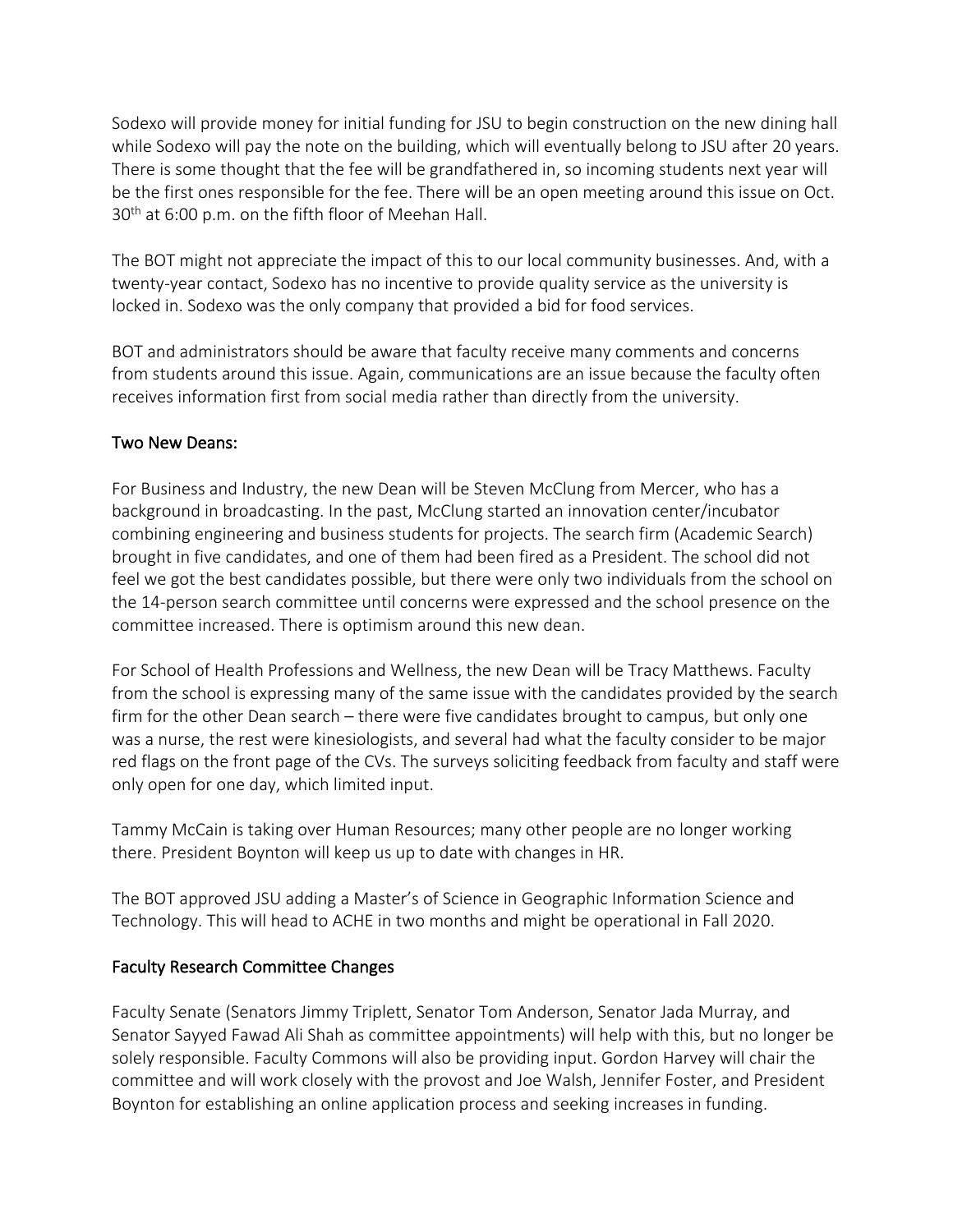#### Academic Affairs – Monthly Updates

Provost Shelton has asked about Academic Affairs providing a standing update to Faculty Senate each month from her or a designee. President Boynton asks for input around this. Vice-president Hammack suggests that Academic Affairs provide agenda points ahead of time so we can come to senate prepared for discussion. The question remains, is this strictly for public relations or will it be candid and substantive? Could it be a written report rather than a presentation? President Boynton says that Provost Shelton respects allotted time limits. Discussion involves presentations every-other-month or quarterly rather than monthly.

President Boynton calls for a vote allowing Academic Affairs to provide a monthly update to the Faculty Senate. Discussion requires that we specify time limit, ask for written report head of time if possible, and allow Academic Affairs to come to the meeting or to send the report, whatever is more convenient for them. Motion made and second, passes unanimously.

A budget for Faculty Senate is present in a line item designated by the procurement office. The sum is around \$595. Since Faculty Senate must have a designated budget manager, President Boynton calls for a vote naming the Faculty Senate president as budget manager. Motion made and second, passes unanimously.

Do we want Faculty Senate president to spend two years of more in the position? We might vote on that at some point this year after more research into other Faculty Senate compositions and bylaws.

Faculty Senate website has been updated, and President Boynton thanks Historian Kim Westbrooks for her work on this. President Boynton reminds us that many Trustees and Administrators go to the Faculty Senate website for minutes and officer contact information.

Distribution of OER survey from Librarian Bethany Latham – Senators are urged to share this with their departments.

### VII. Committee Reports

Admissions and Scholarship Committee (Proxy Chris Murtagh for Chair Kay Lang): Proposes a change to the committee description, including changing its name to Admission and Academic Progress committee so that it is less confusing for students looking for financial aid.

Elections Committee. Chair Jeff Dodd: Given the time of year, nothing to report

Faculty Honors Committee. Chair Falynn Turley: The website is live for Faculty Honors. Nominating someone for an award will now send them an email, and it is the nominee's obligation to provide all the documentation necessary to complete consideration for the award.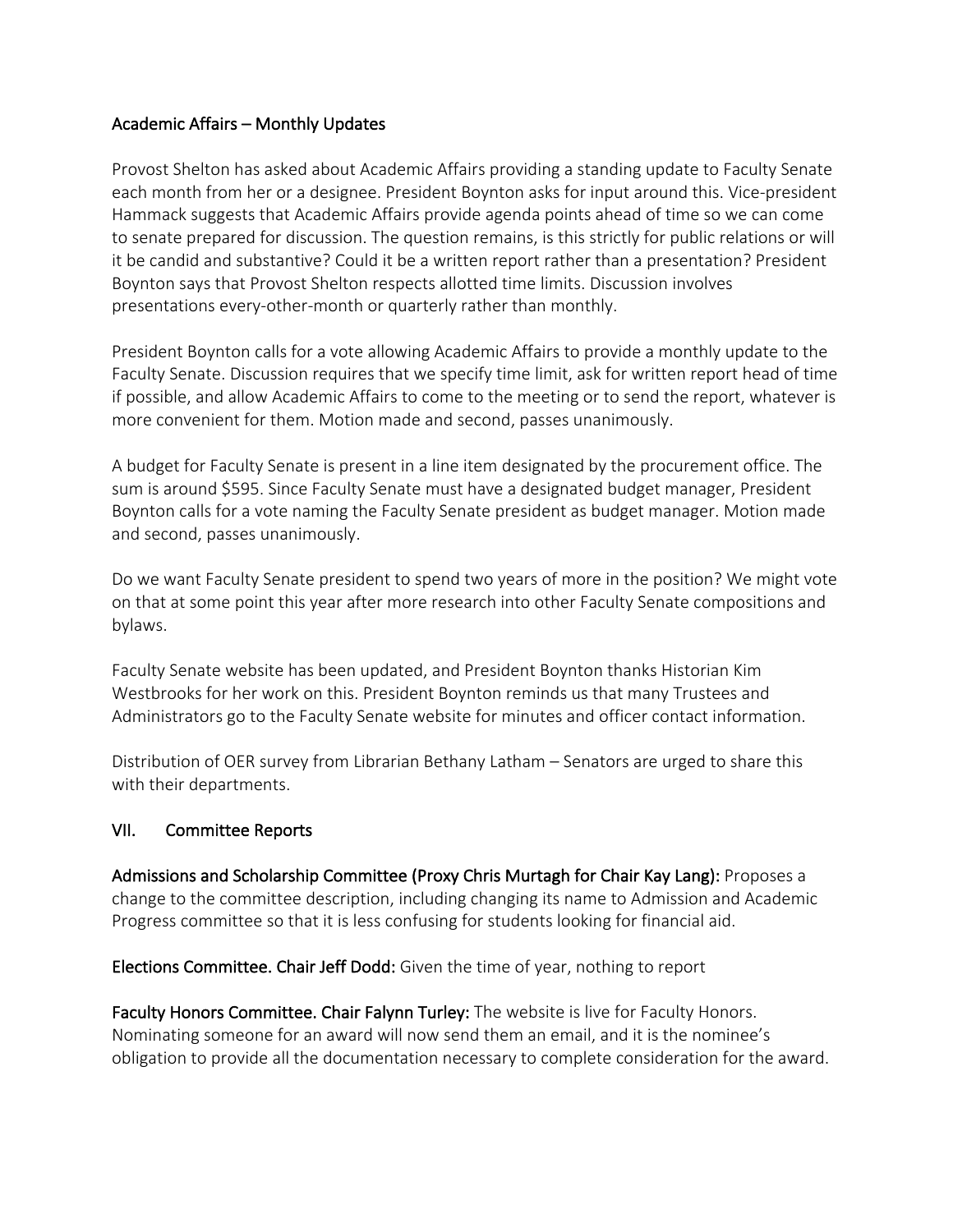Policies Committee. Chair James Woodward: There have been many recent changes to policies, so the committee will give a report on changes, improvements, and requested edits at an upcoming meeting.

Welfare Committee. Chair Helen Kaibara: Ongoing concerns include salaries. This committee will be meeting to discuss workload and service requirements.

## VIII. Call for Departmental Concerns and Shout-outs

The English department wants to raise issue of childcare availability and affordability for faculty. There are legal issues around bringing children onto campus. Also, when you take children to the rec center, these are not part of the family membership, so you might pay \$10 each time you bring a child, but different employees have different policies on children accompanying parents.

How can we reward Emeritus Faculty beyond the honorifics? Access to the Rec Center is raised as a possibility.

New English department chair will be Andrea Porter, leaving her current Graduate Studies directorship, in January 2020.

The music department is extremely appreciative of the BOT giving them additional funds (\$1 mil.) to complete Mason Hall. This alleviates a huge amount of tension for them. President Boynton lobbied for this allocation.

Library concerns include ongoing construction with no completion in sight. Houston Cole is now offering STU 101 sections Escape Room kits for introduction to library services "through locks, frustration, and success."

FCS Department Chair Dr. Deborah Goodwin's retirement celebration will be held at the depot on Nov. 21 from 4:30 to 6:00.

### IX. Announcements

President Boynton announces "The Imaginary Invalid," an updated Americanization of the Moliere play will run Nov. 15 to Nov. 18<sup>th</sup>., and James Woodward is composing original music for the production.

The Music department announces its 11th Annual Tubaween Oct. 29 at 7:30 p.m. in Leone Cole Auditorium. Free and open to the public.

The History Club will present a Dead Presidents Ball, Oct. 30 7-11 p.m. in the TMB Auditorium. Free and open to the public.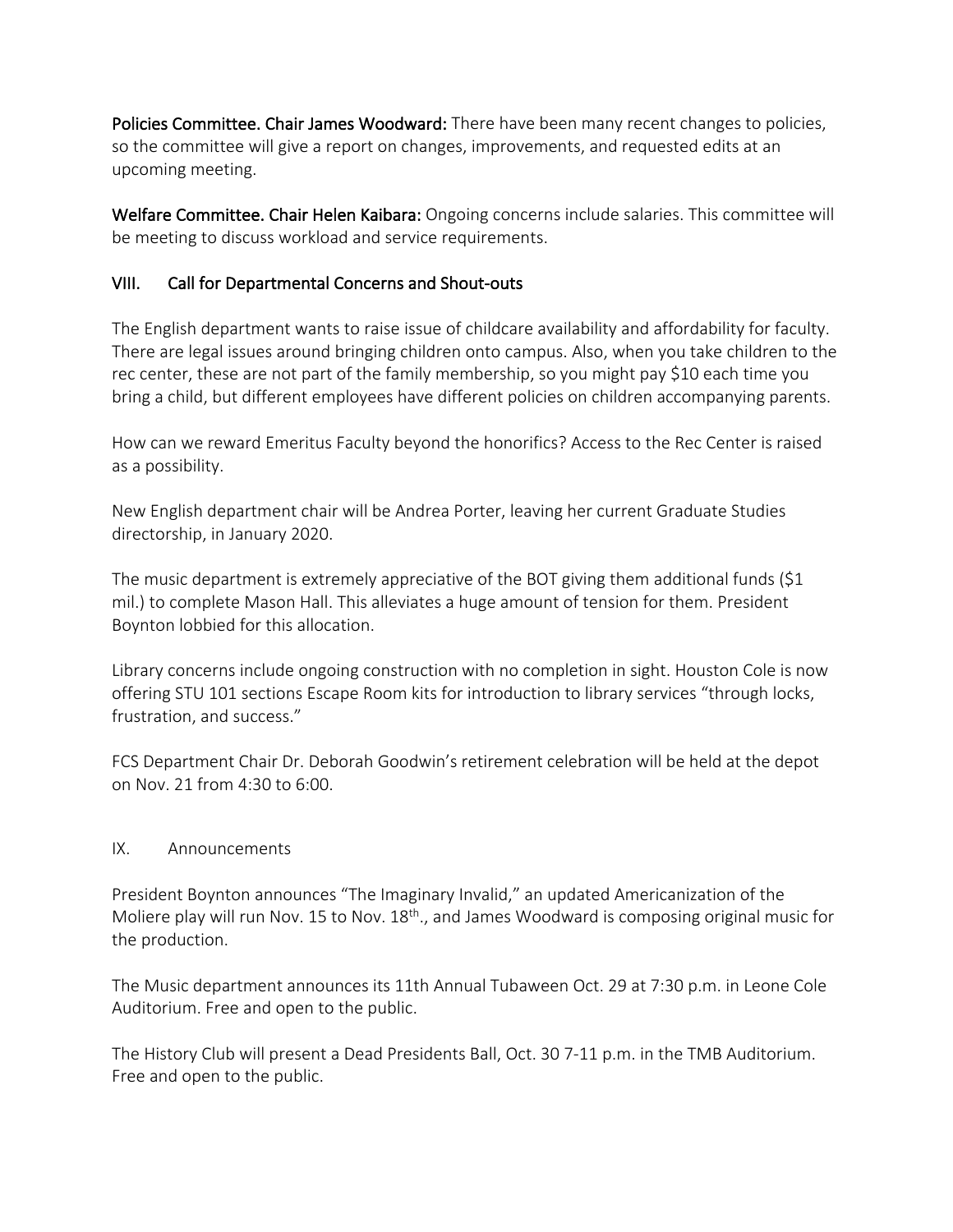Look for the announcement of the Library's Annual Gaming Day for Finals, 10 a.m. to 10 p.m.

The Orchestra will perform in Stone Center Nov. 19 at 7:00 p.m.

X. Adjournment 5:31 p.m.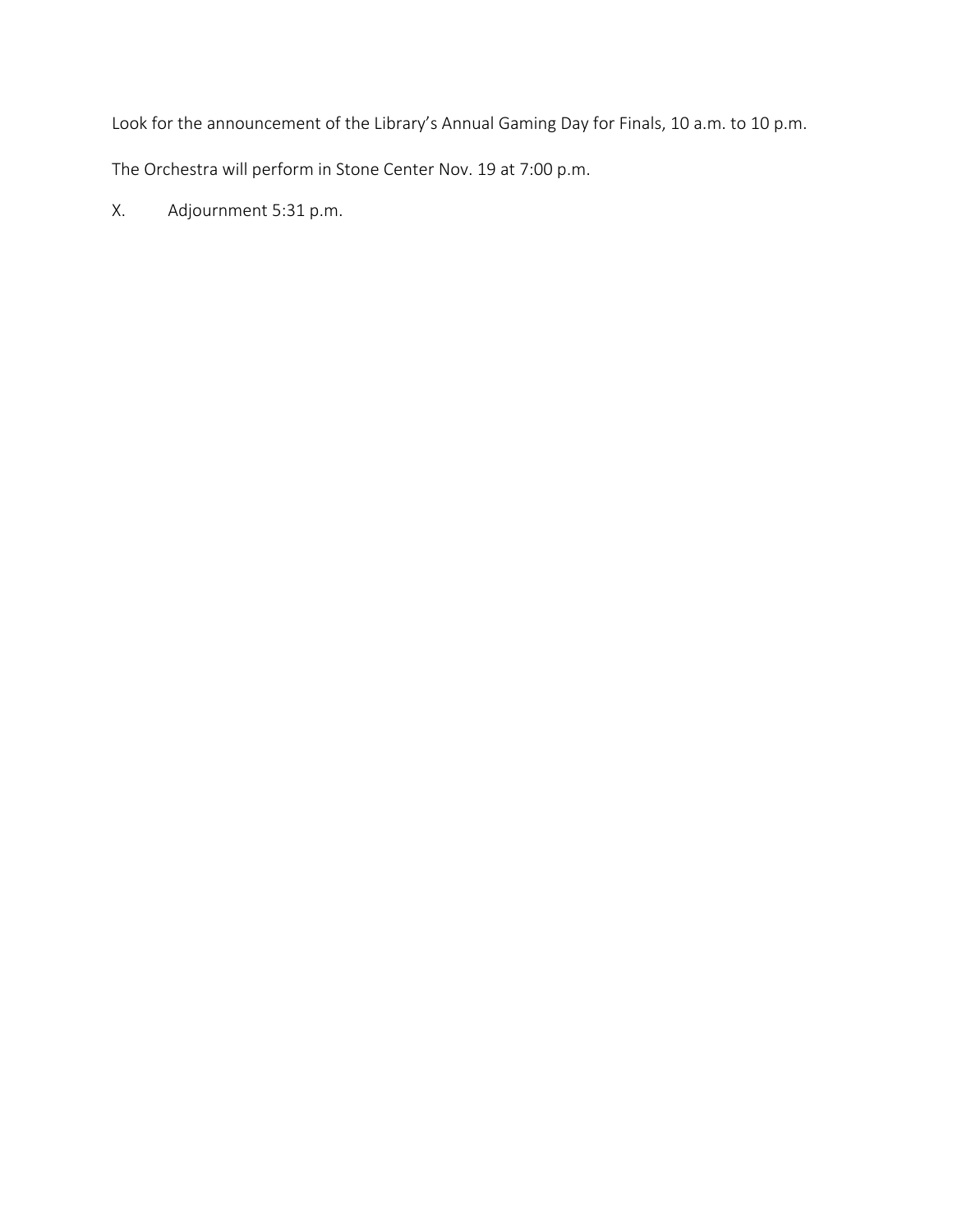Senators present: Noureddine Bekhouche, Jamie Runnells, Jimmy Triplett, Noureddine Zettili, Sayyed F.A. Shah, Kay Lang, Christi Trucks, Michael Boynton, Wendy Stephens, Jeffrey Van Slyke, Don Bennett, Jeff Pruitt, Falynn Turley, Helen Kaibara, Tom Anderson, Pam White, Kimberly Westbrooks, Kimberly Stevens, Stan Newton, Jeff Dodd, Monica Trifas, Nick Kolodziey, James Woodward, Arlinda Wormely, *Rachel Smedley (for Lori Hill),* Hungwei Tseng, Paul Hathaway, Mackenzie Bayles, Russell Hammack, Ulises Herrera, Jeremy Ross,

Senators absent: Jada Murray

### **Faculty Senate Meeting Agenda November 11, 2019, 3:15 p.m. Houston Cole Library 1103 C**

#### XIV. Call to order

XV. Approval of October 2019 Minutes Motion made to approve the minutes, motion seconded. Minutes approved.

III. Provost Christie Shelton has been in Provost role since April 1 unofficially, June 1 officially. Her goal to serve us and serve us well, so we in turn can serve our students well. She has planned Grand Rounds (idea from health care) and will be visiting each school throughout the academic year. Her leadership team will visit to ask about our challenges and expectations. What are the bragging points for our departments and programs? What does the first day and first week of class look like for a public comprehensive university? What does communication look like in terms of cancelled classes? Another goal and concern involves faculty salaries. There are some areas where JSU needs to address faculty salary inequity. Money to address this will come from a combination of state allocations and tuition dollars. Stable enrollment is critical to addressing this over time. Provost Shelton feel that if we can address a few inequities in each school, that will be progress. In conversation at Dean's Council, there are up to 50 new programs that were suggested. There are some new programs can be implemented now while others will be reevaluated at a later date. The Provost is also looking at beefing up student success programs and initiatives and has been hiring new coaches to manage and address student achievement and retention. Provost Shelton considers it triage, determining priorities and moving forward. Contact: cshelton@jsu.edu 235 Bibb Graves, third door on left after entrance. Suggests we go through department heads and deans before we come to her. Provost Shelton wants to begin an Academic Affairs newsletter each quarter (coinciding with the BOT, modeled on the Arts and Humanities smore newsletter) to keep faculty informed.

Acting President Don Killingsworth tells us our Provost is working very hard and that the academic affairs side is in control. Acting President Killingsworth is a two-time JSU alum as a geography undergraduate major and a master's student in counseling. He is happy to serve in this role. The Board exercised a clause in President Beehler's contract for termination without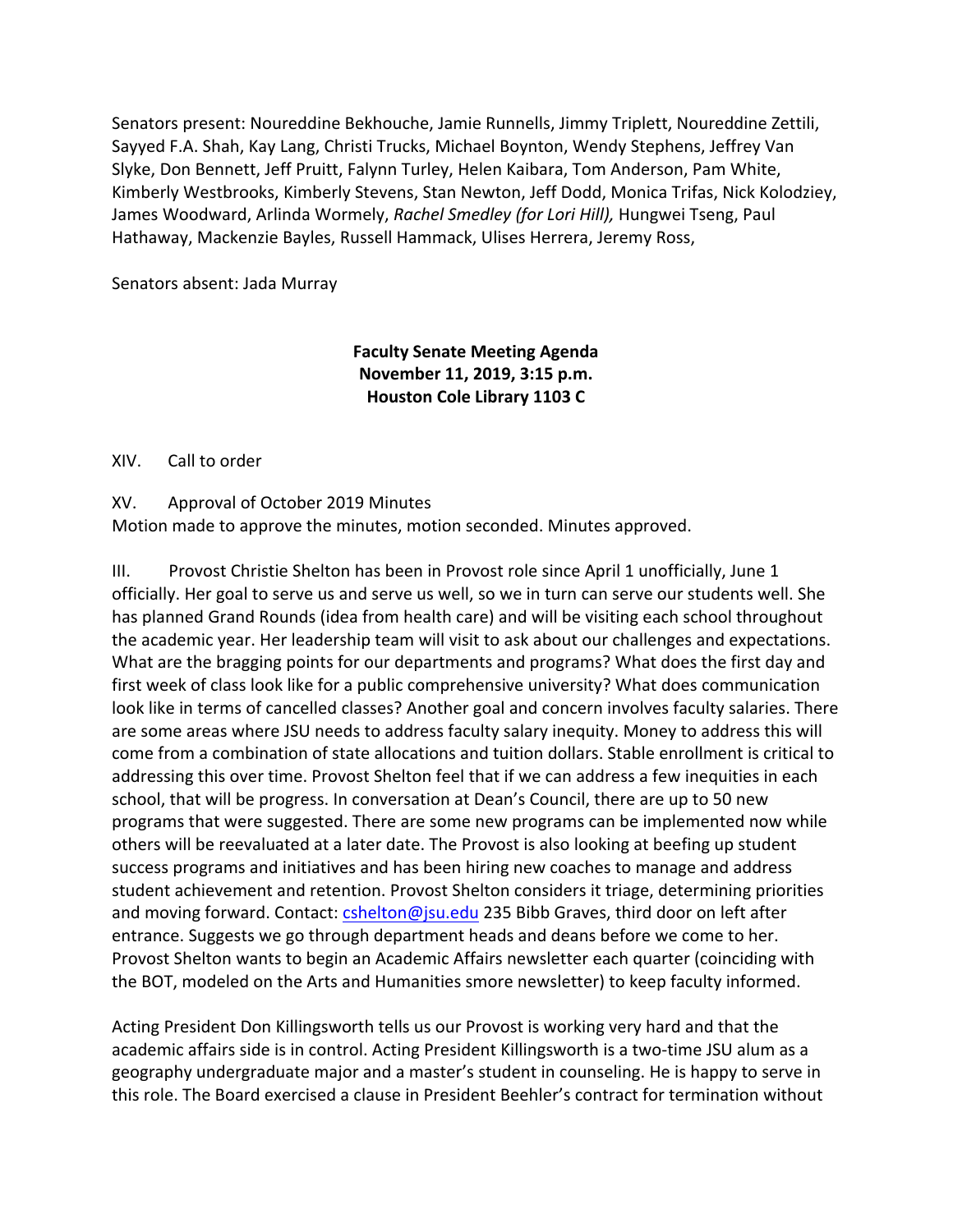cause. President Beehler retains the title until November 21. Acting President Killingsworth will serve in this role until the BOT deems otherwise, perhaps at the January meeting. The management team, with Senior Vice President Brigham (in charge of financial affairs) and Senior Vice President of Academic Affairs and Provost Shelton and Acting President Killingsworth, was in place before this decision was made. The university had moved away from shared governance and committees, and those standing committees are in the process of being re-instated. These include Equity, Diversity and Inclusion (chaired by Charlcie Vann from Houston Cole Library). Nothing more is known about the timeline for the presidential search. Parking and buildings are two issues being addresses. Currently, the parking system is confusing and should be simple and two-tiered (with faculty/staff and student parking). He urges us to finish the semester strong. There will be four commencement ceremonies.

#### Questions and answers

President Boynton asks about the plan for the presidential search. Acting President Killingsworth says that the BOT needs to reconvene to develop a plan.

Provost Shelton mentions state level accountability discussions looking at funding models based on accountability, will not be punitive initially. This puts emphasis on retention and graduation rates and other metrics. Provost Shelton said JSU is about to launch some sort of retention effort and will be visiting Georgia State on Monday as they are a leader in retention, also planning to go to Valdosta State for a site visit.

The senate raises concern about the academic calendar, given that we start finals on Wednesday after Thanksgiving break, when many students have schedule conflicts.

There is a request for increased security around Library because of extended hours and poor lighting. Students and faculty can Call 5050 for escort to car, and can use an app to request an escort as well. With boarded up windows, some of the buildings appear derelict, but the majority of building projects are wrapping up.

Dr. Walsh is overseeing an allocation from student fees to upgrade classroom facilities and is evaluating buildings to determine which are in dire need of renovation.

The university budget is strong with 6.7% increase in state allocation and with a 400+ increase in enrollment, when they had budgeted for 100+.

There is a question about the status of work done by last year's Faculty Salary Review committee. Dean Stone has already brought this to the leadership team's attention.

Provost Shelton reassures us that Acting President Killingsworth has jumped in and been willing to work and learn the academic affairs side of the house. Both stress open ears for faculty concerns.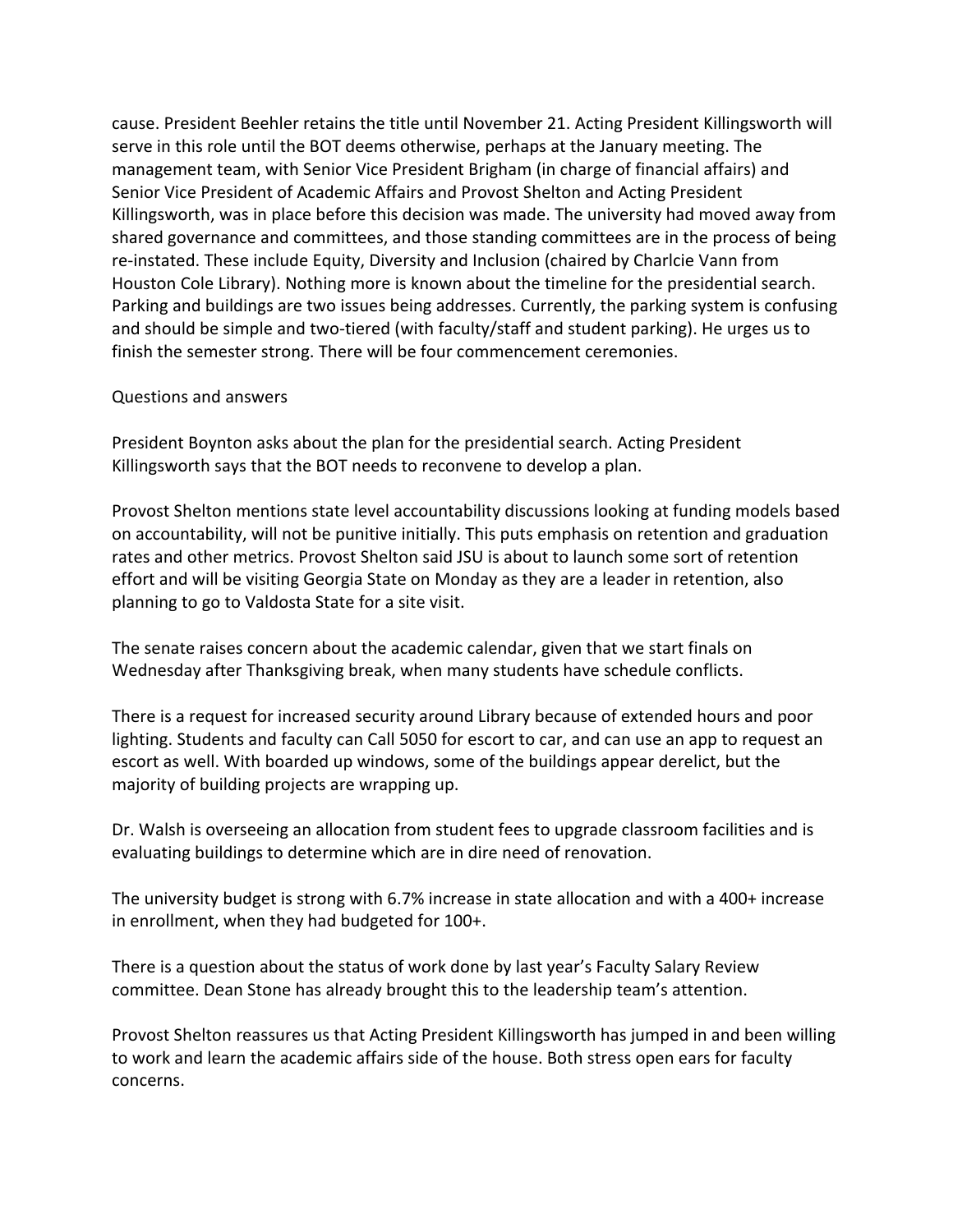#### IV. Old business

President Boynton invites SGA President Ulises Herrera and VP Jerod Sharp to speak about the Sodexo issue. When given the plans for the new dining facility, Herrera asked for documentation. He attended the President's cabinet meeting for Sodexo executive to present, which involved comparison with arrangements with UAB and Troy and how we are benefiting from Sodexo. Herrera stressed to them that JSU serves a traditionally underrepresented population unlike the study body at a flagship school, and many students struggle to pay for college and that has mental health ramifications. With 83 to 85% of students on financial aid, there are different considerations at JSU. The SGA President and Vice President for Student Affairs will be involved in all the contract negotiations with Mr. Brigham. There are options without commuter fees but with new facilities, and vice versa, but Mr. Brigham cannot act alone with Student Affairs input. What constitutes a commuter, and how do graduate students factor into this? Any discussion about money being channeled into food banks? There are some events involving support for the food insecure in the works. SGA Vice President Jerod Sharp discusses the town hall, which drew opinions related to Sodexo food quality as well as safety and the state of the campus.

President Boynton urges us to think of food as among the soft benefits for faculty and also be involved in this process. He met with the Joint Council and, along with Chair Kaibara of the Welfare Committee, is making inquiries into workload and service requirements.

Commencement committee is looking at those ceremonies this week. President Boynton asks for feedback on the ceremonies, and more ceremonies inside seem to be preferred. Question about why the bulk of commencement is being held on Saturday; this seems to be the norm at other institutions as it is good for families. Staff concerns and personnel issues had pushed it to Friday. Another related question: can faculty give family members their diplomas?

Will faculty be expected to work during future Fall Breaks and the planned winter break? This is uncertain.

President Boynton will be meeting with Tammy McCain, Head of HR, to talk about donations to the Sick Leave Bank and childcare and parental leave. Maternity leave was subsumed into FMLA leave.

Houston Cole staff members have been injured because of the lighting issue. It might be appropriate to have a campus police substation here in the library, and that has been suggested to Acting President Killingsworth.

### V. New business

Committee description and charge revisions

VI. Committee reports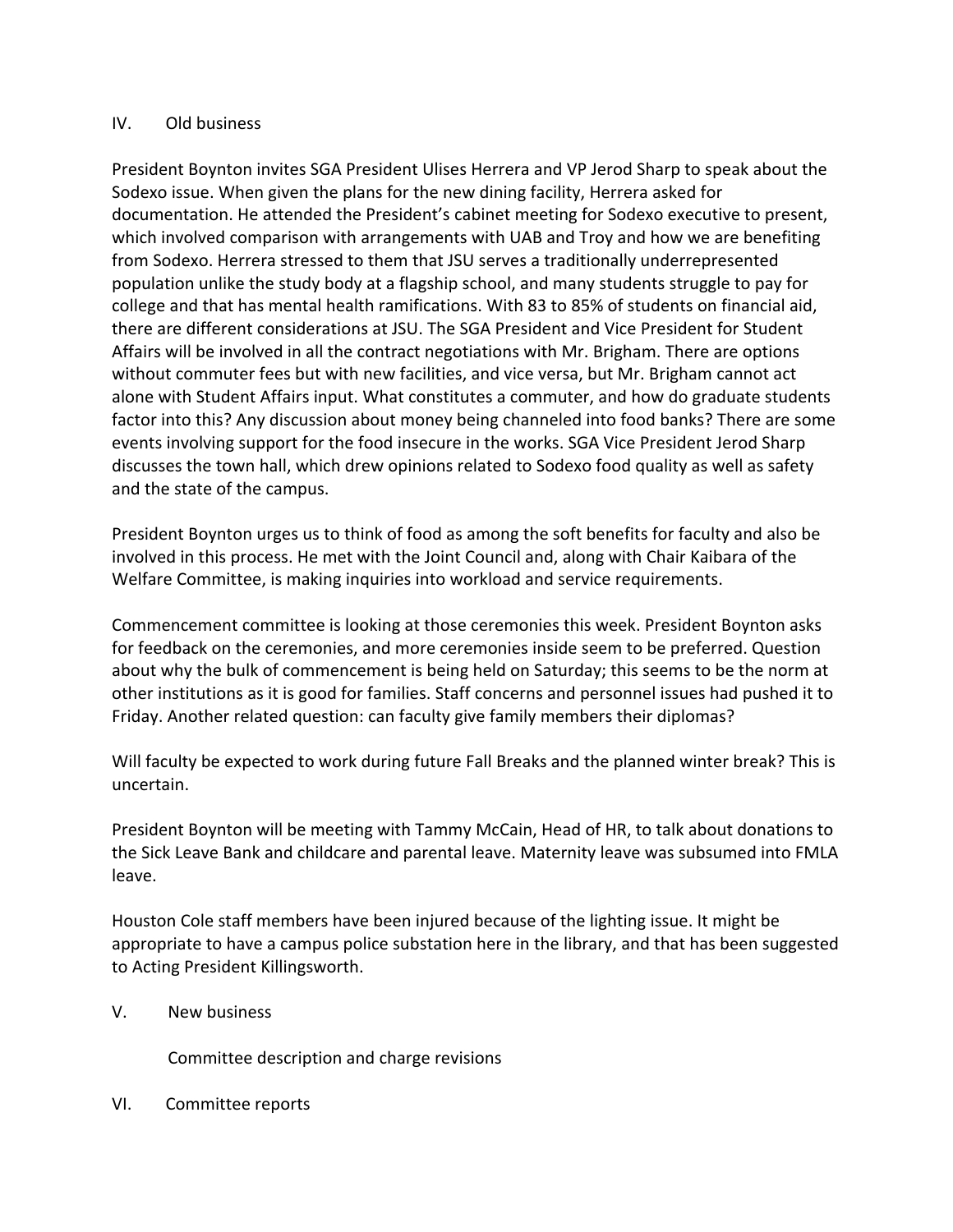Admissions and Scholarship Committee. Chair Kay Lang

Elections Committee. Chair Jeff Dodd

Faculty Honors Committee. Chair Falynn Turley

Senator Turley has streamlined this process where the nominator fills out a quick paragraph which is sent to the nominee, and then the nominee can upload support and CV.

#### **Faculty Awards will be April 21 2:30 to 4:30 the day before final exams begin at the Rec Center. The BOT will be asked to be in attendance.**

Policies Committee. Chair James Woodward

Welfare Committee. Chair Helen Kaibara

VII. Call for Departmental Concerns and Shout-outs

State Department's "Diplomat in Residence" from Atlanta will be on campus Dec. 2. Opportunities with the Department of State are applicable to most departments on campus.

Ken Bodiford taking 7 full buses and a semi of equipment to Grand National in Indianapolis IN.

EMA Master's degree online program voted #1 in the nation; student chapter #1 in the nation.

Nursing has received a \$20,000 award from a Northeast Alabama community foundation.

VIII. Announcements

Faculty Senate President's production of Moliere's The Imaginary Invalid this weekend – Friday, Saturday, Sunday matinee, Monday.

IX. Adjournment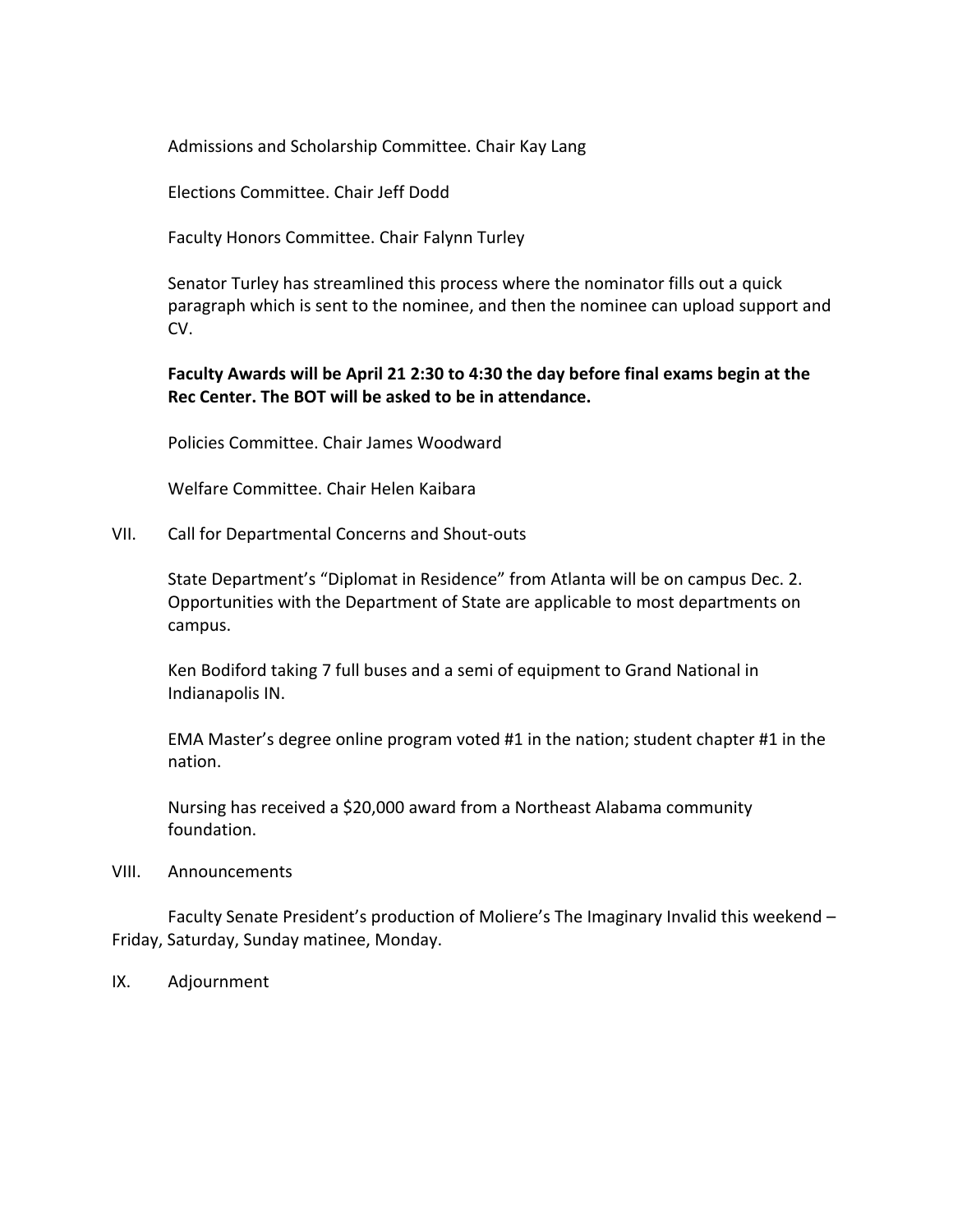Senators present: Jamie Runnells, Jimmy Triplett, Sayyed F.A. Shah, Kay Lang, *Michael Alvidrez (for Christi Trucks)*, Michael Boynton, Wendy Stephens, Jeffrey Van Slyke, Don Bennett, Jeff Pruitt, Falynn Turley, Helen Kaibara, Tom Anderson, Kimberly Westbrooks, Kimberly Stevens, Lenn Rainwater, Monica Trifas, Jeff Dodd, James Woodward, Arlinda Wormely, Lori Hill, Nouredine Zettili, Paul Hathaway, Mackenzie Bayles, Russell Hammack

Senators absent: Noureddine Bekhouche, Jada Murray, Pam White, Major Nick Kolodziey, Hungwei Tseng, Jeremy Ross, Ulises Herrera

# **Faculty Senate Meeting Agenda December 9, 2019, 3:15 p.m. Houston Cole Library 1103 C**

- XVI. Call to order at 3:17 p.m.
- XVII. Approval of November 2019 Minutes Motion to pass draft minutes, approved.

SGA update: students to nominate faculty for "Golden Apple" to recognize excellent instructors.

III. Old business

President Boynton has been working on the academic workload policy with the Joint Council and will be sending the latest draft and wants faculty feedback. Workload varies wildly from department to department. This is both a document to protect faculty who have too many demands and a tool to model participation for those who might not be doing as much.

Commencement: faculty encouraged to attend.

Facilities update: the library now has generator-operated lights in the parking lot.

IV. New business

BOT will meet after our January FS meeting. There are many issues that are on hold with the Acting President.

Faculty benefits: President Boynton met with Tammy McCain, who is now in charge of Human Resources. McCain asked he communicate that In October, an outside company came in to do a review of JSU's HR department. The department was considered to be doing well, but the recommendation was to cut it in half, size-wise. There were twelve employees, and now there are six in that department. They are still working out how to function with fewer people in this area.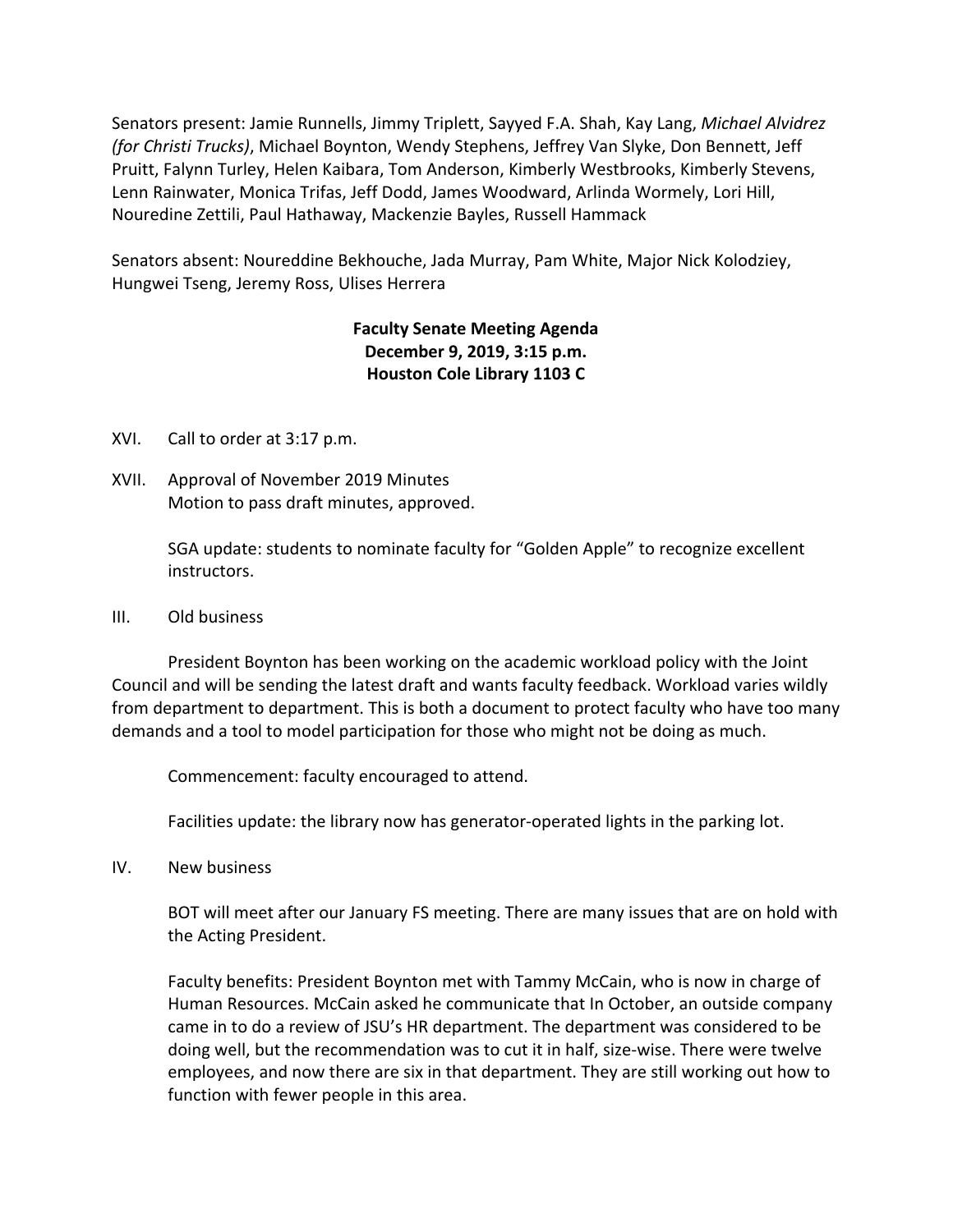There were three main issues discussed:

**Maternity/Paternity leave**: JSU currently follows state guidelines, but McCain welcomes faculty to do more research into this issue.

**Campus childcare:** There is some uncertainty over this, and Family and Consumer Science currently has a role with its Child Development program, but it is unfair for the entire burden to fall on this department. President Boynton will take the initiative on this, speaking with the Dean and Department.

**Donated sick leave:** Employees must opt in to be a beneficiary of the program. You donate leave to a pool, which is assigned by HR. Specified donations had been problematic as it effectively creates a popularity contest. The donated leave stays within the organization, so we have some ability to make recommendations about policies in this regard. The Welfare Committee will be looking into this.

**Related benefits issue:** The cost that is associated with parking permits for faculty and staff is raised. President Boynton will find out more about other schools' policies.

**Code of Conduct and Ethics:** A Code of Conduct and Ethics policy has been developed, which is new to JSU. President Boynton had asked they hold off on passing the earlier incarnation of this policy, which was based largely on the private sector with some additional content from other institutions. President Boynton met with the Internal Auditor last Friday and provided feedback supplied. The resulting changes and excised passages amounted to incorporating 79% of faculty recommendations. This policy will probably be official come January, so it is important to make faculty aware of this.

President Boynton will check to ensure it is appropriate to disseminate the most recent document to the faculty, but asks that we filter any suggestions back through departmental Senators rather than responding to him directly.

New senator has been elected for Applied Engineering, Xiaoqing (Frank) Wang, with new alternate William Yarbrough.

V. Committee reports

Admissions and Scholarship Committee. Chair Kay Lang

Elections Committee. Chair Jeff Dodd

Working on changes to committee description and charge, including timeline and being proactive about the officer slate (revision draft supplied). This will be one of the bylaws changes to be voted upon in January, along with possibly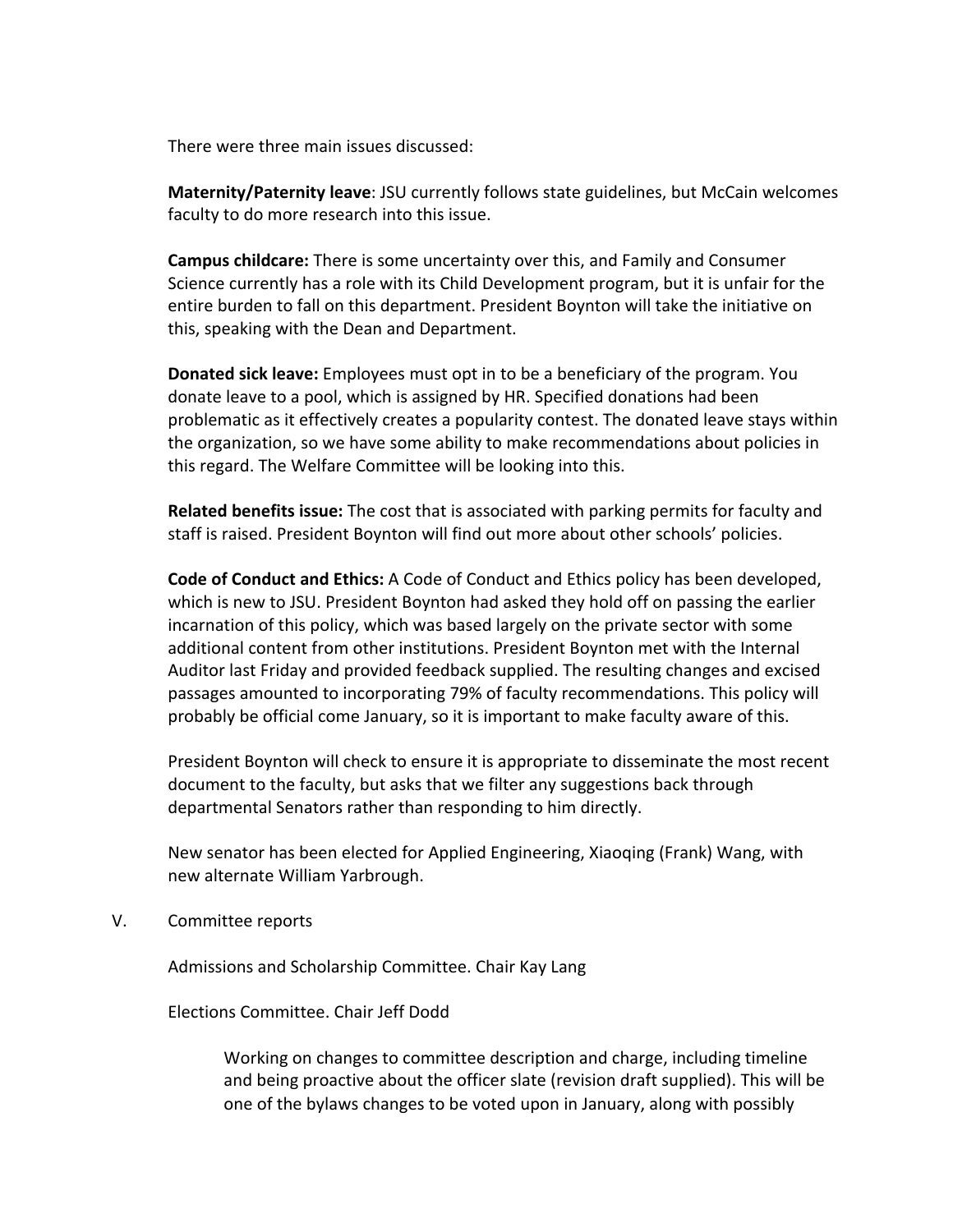making the Senate President's term two years and requiring that the President be tenured.

Faculty Honors Committee. Chair Falynn Turley

New Emeriti: David Steffy Kay Prickett Gene Padgham Gena Christopher Pitt Harding Terry Marbut Roland Thornburg Michael Marker

Faculty awards are open until February 14, and President Boynton encourages us to nominate our colleagues for recognition.

Policies Committee. Chair James Woodward

Welfare Committee. Chair Helen Kaibara

- VI. Call for Departmental Concerns and Shout-outs Concern about hiring freeze and critical positions, e.g. accreditation (Political Science).
- VII. Announcements
	- o BFA Show in Hammond Hall Dec. 10
	- o Drama: Musical in March.
	- o Friday, January 3, 2020 9:00 a.m. memorial at TMB for Nursing Instructor Annette Daugherty
	- o Wednesday December 11, 2020 11:30 to 2:00 retirement reception at the Rec Center for Dean Fielding
- VIII. Adjournment 4:23 p.m.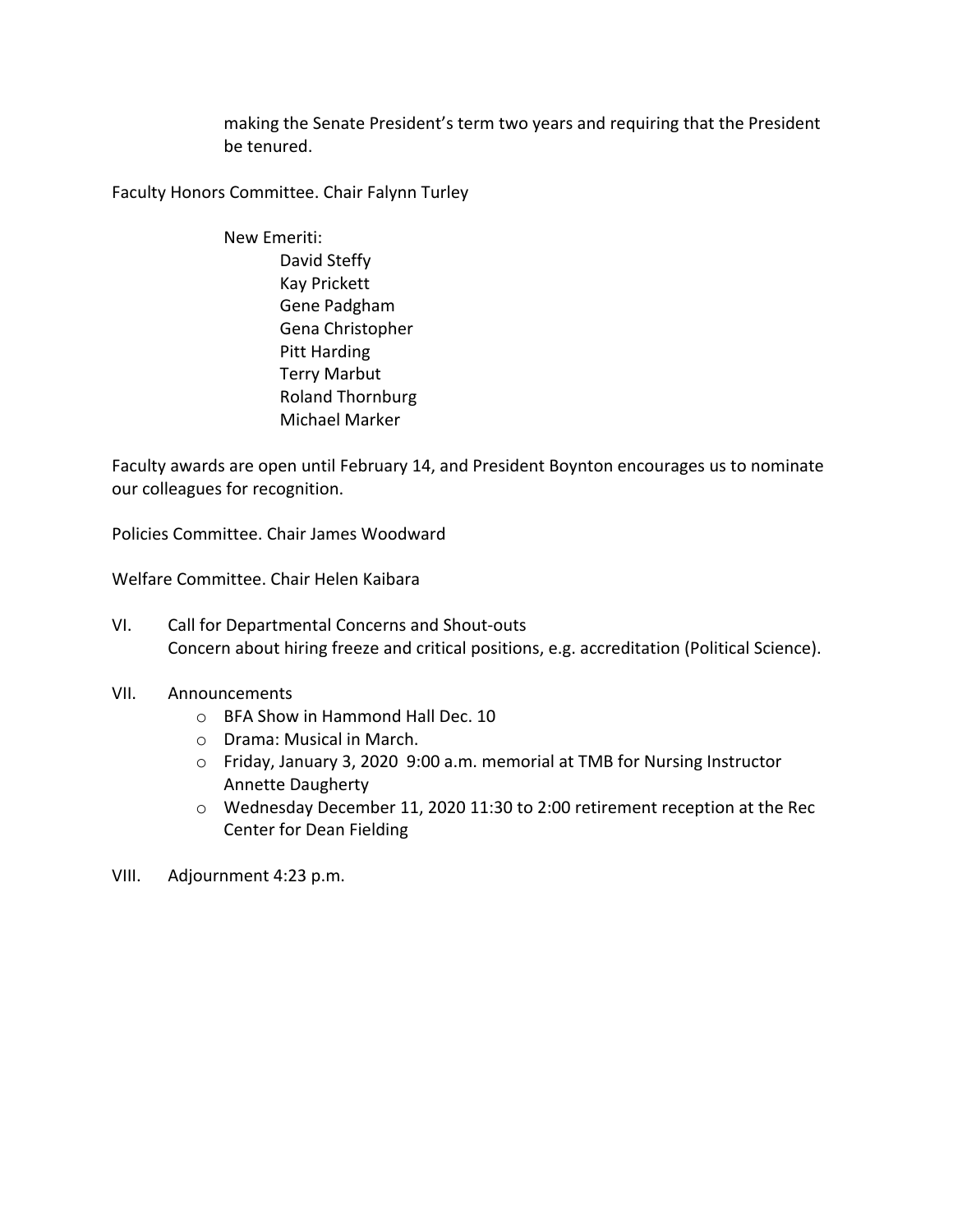Senators present: Jamie Runnells, Jimmy Triplett, Sayyed F.A. Shah, Kay Lang, *Michael Alvidrez (for Christi Trucks)*, Michael Boynton, Wendy Stephens, Jeffrey Van Slyke, Don Bennett, Jeff Pruitt, Falynn Turley, Helen Kaibara, Tom Anderson, Kimberly Westbrooks, Kimberly Stevens, Lenn Rainwater, Monica Trifas, Jeff Dodd, James Woodward, *Master Sergeant Randy Serna( for Major Nick Kolodziey)* Arlinda Wormely, *Rachel Smedley (for Lori Hill)*, Nouredine Zettili, Paul Hathaway, Mackenzie Bayles, Russell Hammack, Jeremy Ross, Ulises Herrera

Senators absent: Frank Wang, Pam White, Hungwei Tseng,

## **Faculty Senate Meeting Minutes January 13, 2020, 3:15 p.m. Houston Cole Library 1103 C**

#### XVIII. Call to order

- II. Approval of December 2019 Minutes. Adopted.
- III. Update from Academic Affairs

Provost Shelton has brought her team, wanting us to know the roles of Dr. Walsh and Lisa Williams in supporting Academic Affairs. They are still in the process of looking at Faculty Salaries. CUPA has recently changed its way of analyzing minimum and maximum salaries. They are looking for faculty making less than the listed CUPA minimum as most critically in need of adjustment.

The recent faculty salary study found that JSU faculty as a whole are making about \$1.3 million less than CUPA average, and there is no way to adjust all salaries at one time. But there will be a plan, and salary adjustments will begin, contingent on level or increased enrollment and level or increased state funding. New comptroller Anastasia Rodriguez wants to push salary oversight and affairs back to the Deans.

Provost Shelton's Grand Rounds will be conducted this semester. She will be visiting each school along with her Academic Affairs team, VP of enrollment management Emily Messer, and Acting President Killingsworth. The Houston Cole Library will be the first area visited, this Friday. If you do not know when your school is scheduled, Provost Shelton encourages us to ask when those are going to be held.

Faculty Senate President Boynton has joined Academic Affairs and Student Affairs leaders in Joint Council, which has a focus on communications between groups.

Subterms: Beginning this fall, we will have two eight-week sub-terms. This could be of particular advantage to Graduate Programs where students could focus on one course instead of two. This should be addressed at the departmental level.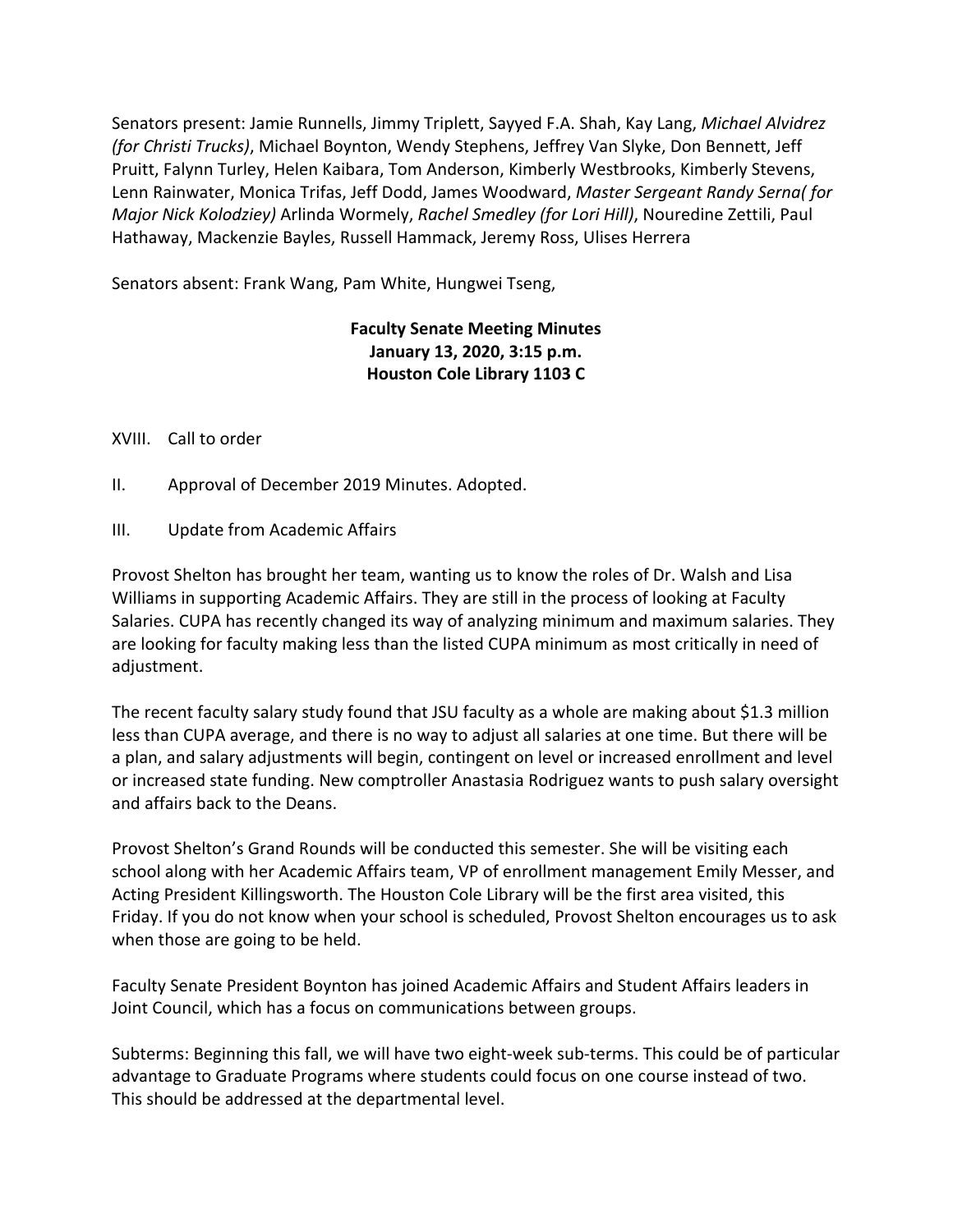Fall courses will be loaded at the end of February, so any subterms for that semester must be in place before then. Dr. Walsh stresses that this allows for classes to do some innovative things. And students who do poorly early on could take it again in the second portion of the same semester rather than waiting for another term.

Emphasis on Student Success: JSU students need a level of support that students at R1 or private institutions might not need. This week a plan will be decided and also how this will be organized and carried out. Certain aspects of the plan may fall under a "matrix" and require Board approval. The next Board of Trustees meeting will be this month.

Andrea Porter, Former Director of Graduate Studies, is now Department Head in English. Dr. Walsh is acting director of Graduate Studies until that position is filled. The Senior Director of Graduate Studies position will be an external search but also open to internal candidates. The salary has been adjusted so that it is more attractive to JSU faculty on nine-month teaching contracts. Dr. Walsh encourages us to come to him with concerns or anything else.

Canvas update: more Canvas and online training are going to be announced. The Gradebook for faculty has changed, and assistance is available for faculty who need it. Canvas has integrated with Navigate so that attendance within Canvas is pushed into Navigate (via a nightly sync).

Lisa Williams, Associate Vice Provost, works with sponsored programs with new director Dr. Michael Wetherholt. If you have an idea for a grant application or need support for one, they can help with that. She also works with Honors program and other high-impact programs, including GenEd with Dr. Lori Owens. Dual Enrollment is the third unit that she works with, there are 900 high school students who re enrolled in this capacity. Williams also works with International Programs and partnerships like study abroad, dual degrees, and short-term programs. Williams will work to process curriculum changes and work with new program development in any area.

Provost Shelton asks that you bring questions to Academic Affairs monthly at this meeting, send them through President Boynton, or come to them in the meantime if it is time-sensitive.

SGA President Ulises Herrera announced there will be a Town Hall for students (like the one after the Sodexo contract controversy) after every Board of Trustees meeting, regardless of whether anything happens or not, to provide students with the opportunity to provide input. The next Town Hall will be Feb. 5 in TMB auditorium, one week and a day after the next BOT meeting. This will be disseminated through the Red and White.

Most faculty have not heard about the 8-week subterm option. One concern about eight week terms: will faculty ending up teaching more for less compensation? Many graduate programs are already organized in this way, and it allows for motivated graduate students to complete 12 semester hours in 16 weeks. Strengthening dual enrollment at remote location by using existing faculty is another area that might demand teaching resources.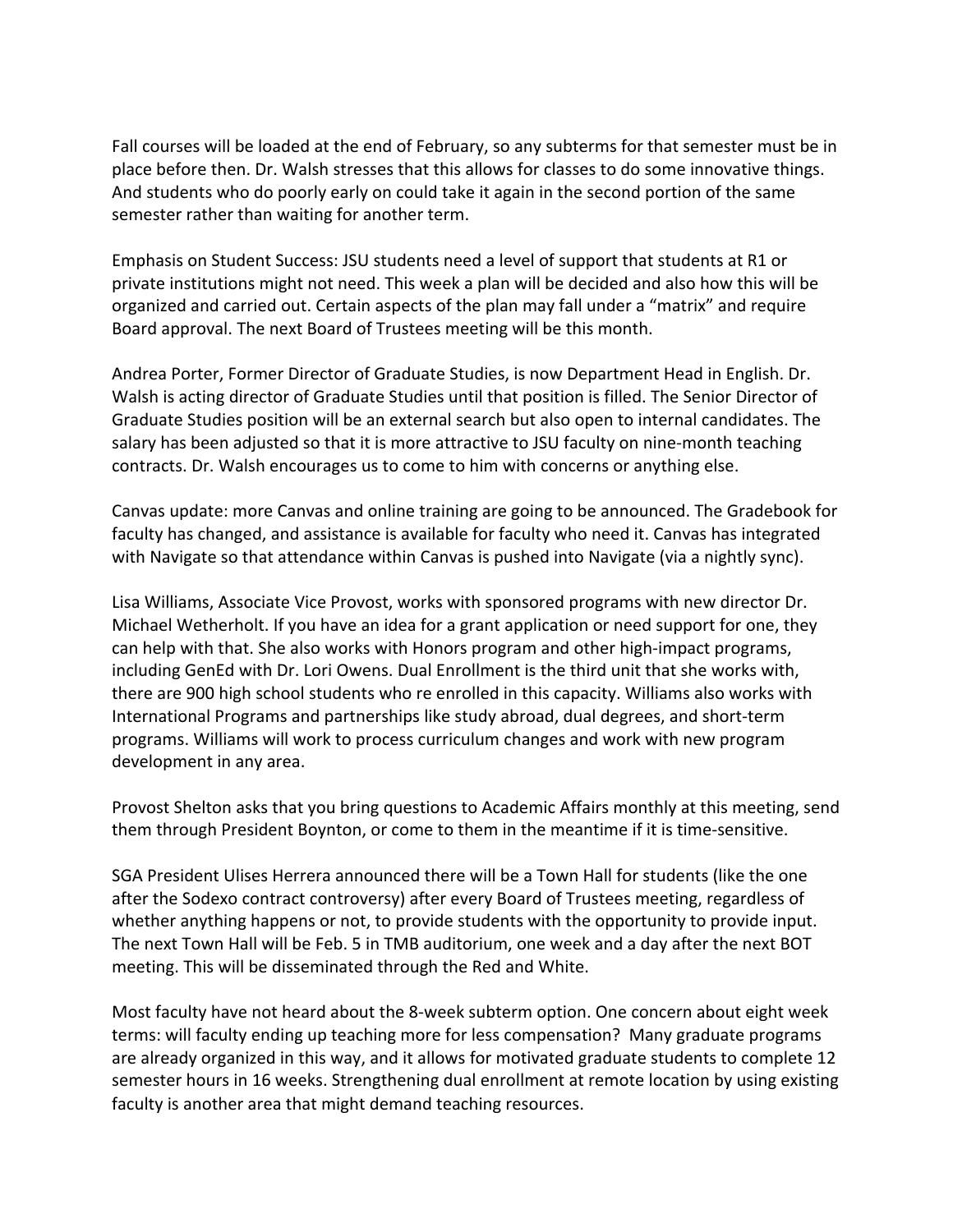#### IV. Old business

Tammy McCain from Human Resources may come to meet with us in February to talk about benefits, especially childcare. Justin Parker in Veteran's Services (a part of Student Affairs) is also interested in providing childcare for students. Childcare at the rec center is another concern.

Chief Rob Shaffer will be here in February to discuss a new parking plan (at the direction of Acting President Killingsworth).

Discussion of workload policy: how should we try to interpret what the Faculty Handbook says about workload? Academic Affairs has asked President Boynton to draft an updated policy, but this is complicated by variations in disciplines and academic units. There will be an addendum that looks at the Library in particular. But at least the administrators have heard the message that the faculty should not be worked too hard. Any specific numbers in a policy could raise concerns, and there is a tendency to keep things vague instead of specifying, percentages or workload might work better than specifying hours. We can "work backwards" from tenure expectations to determine what time faculty will need to fulfill those obligations. Workload must be re-allocated based on vacancies in department and unanticipated administrative duties. Questions around benchmarking with other institutions and the role of workload in retaining faculty exist. President Boynton would like every department to rough out its own guideline for comparison.

### V. New business

New Senator Frank Wang from Applied Engineering will be joining us.

Discussion: Possibly requiring that the Faculty Senate President position be filled by a tenure professor and/or expansion of the Faculty Senate Presidency to two years

The goal in reconsidering the presidency to increase consistency and power of Faculty Senate. Not all Faculty Senate Presidents have been able to manage course release, and a graduate assistant as specified in University policy is not currently available.

Expanding the term would limit the potential pool for Faculty Senate Presidents. By phasing this in, we could eliminate some of the bottleneck that might result since a senator would then have to be newer in their term to run for president. There is also the possible extension of presidency into a "past president" role, or possibly creation of a council of past presidents for continuity and weight of historicity around more controversial issues.

Provost Shelton sees the Faculty Senate President as an ally to Academic Affairs and wants this role to be one of a change agent. We are urged to continue to consider this when weighing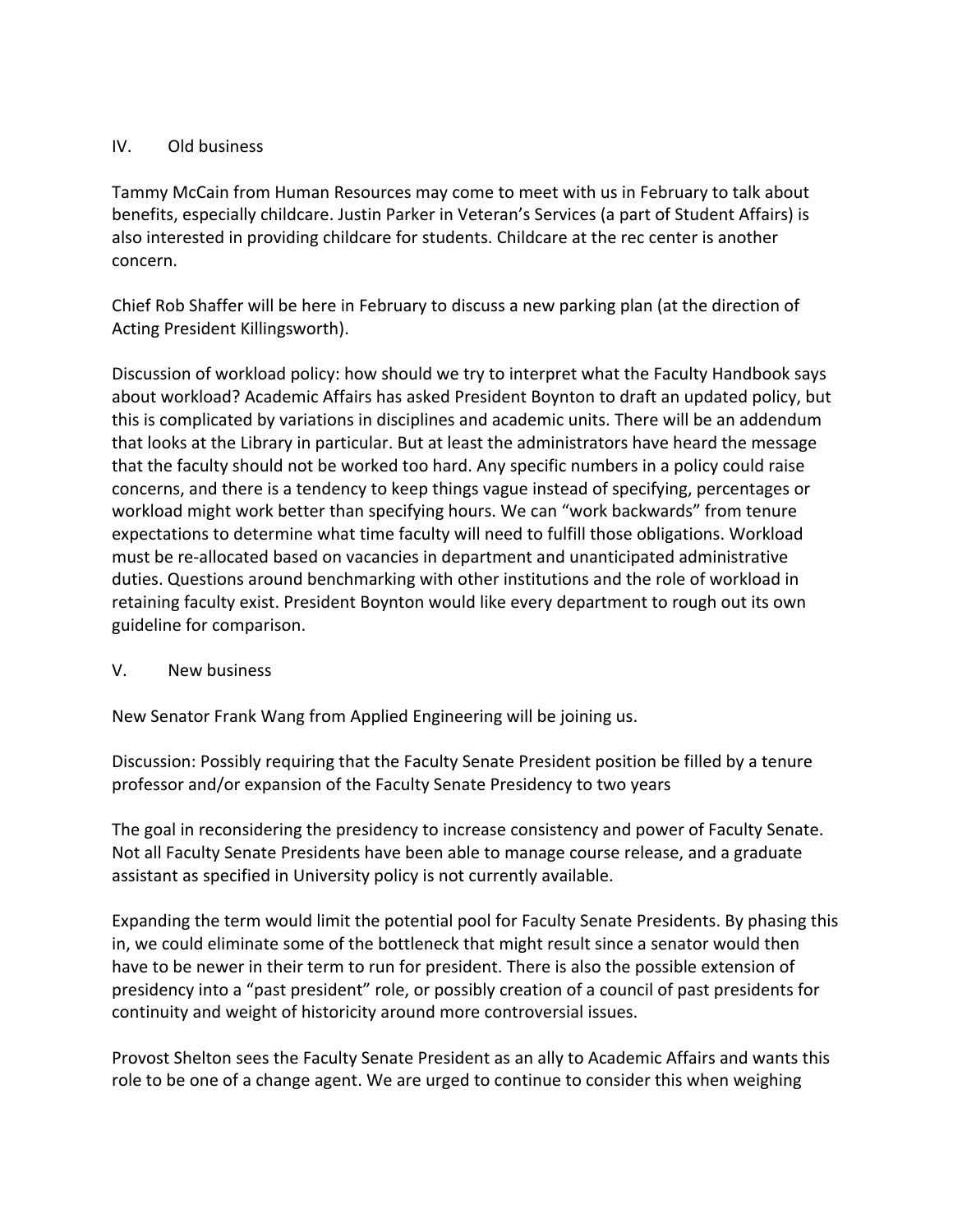these changes to the Faculty Senate president and we may vote on these proposals next month.

The upcoming BOT meeting will be Monday  $27<sup>th</sup>$  and Tuesday  $28<sup>th</sup>$ . The meeting is open, and there will likely be some answers about the process of filling the President position. President Boynton said his goal involves faculty representation in the search process.

The Faculty Symposium will be held in Meehan Hall Thursday, April 2, organized by Faculty Commons, has been announced. The submission deadline is February 7. The Student Symposium is February 13.

#### VI. Committee reports

Admissions and Scholarship Committee. Chair Kay Lang

Elections Committee. Chair Jeff Dodd

- Recommended adjustments to election policies at behest of Faculty Senate President. Calendar dates needed to be adjusted because of the elimination of Maymester.
- Departments should notify Faculty Senate of election outcomes, but the recommendation is to specify to have the FS President contact department who do not notify.
- The Faculty Senate President will be empowered to recommend faculty for whole-university committees (due to short turn-around time typical of these requests).
- Revisions urge Elections committee to have candidates for the officers in place **before** the last meetings rather than pressuring attendees in the last meeting of the year.
- Elections is supposed to do a census every three year to specify the departments which qualify for an additional senator: Nursing and English are the only two areas that currently qualify. The committee feels should be undertaken now, and the policy specify who will carry this out in the future.

Faculty Honors Committee. Chair Falynn Turley

Faculty honors nominations are due Feb 14. The event will be held from 2:30 to 4:30 on April 21<sup>st</sup> at the Rec Center

Policies Committee. Chair James Woodward

Welfare Committee. Chair Helen Kaibara

VII. Call for Departmental Concerns and Shout-outs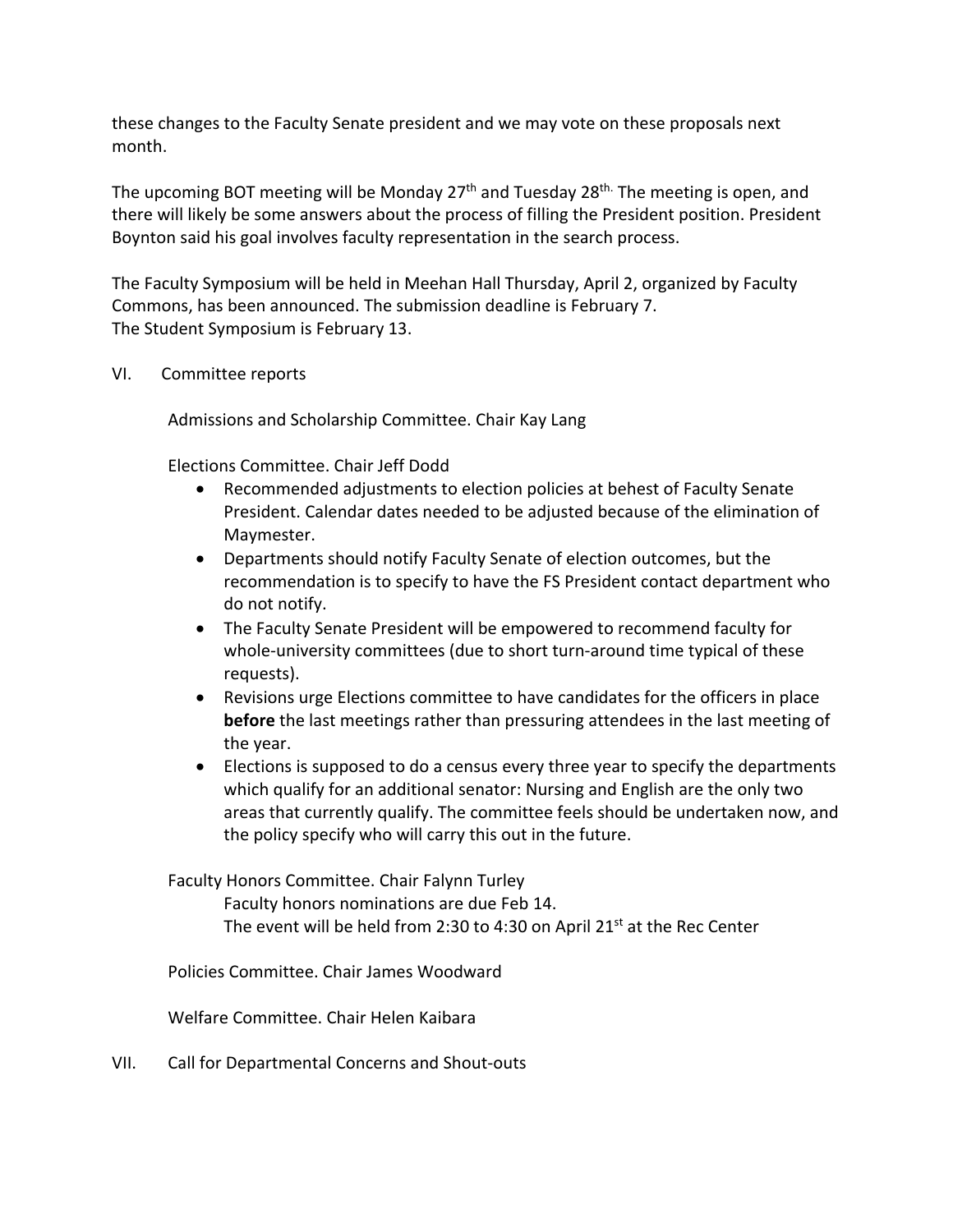# VIII. Announcements

Kids' College at Houston Cole will be held again this year. Laurie Heathcock will be looking for presenters.

IX. Adjournment at 5:11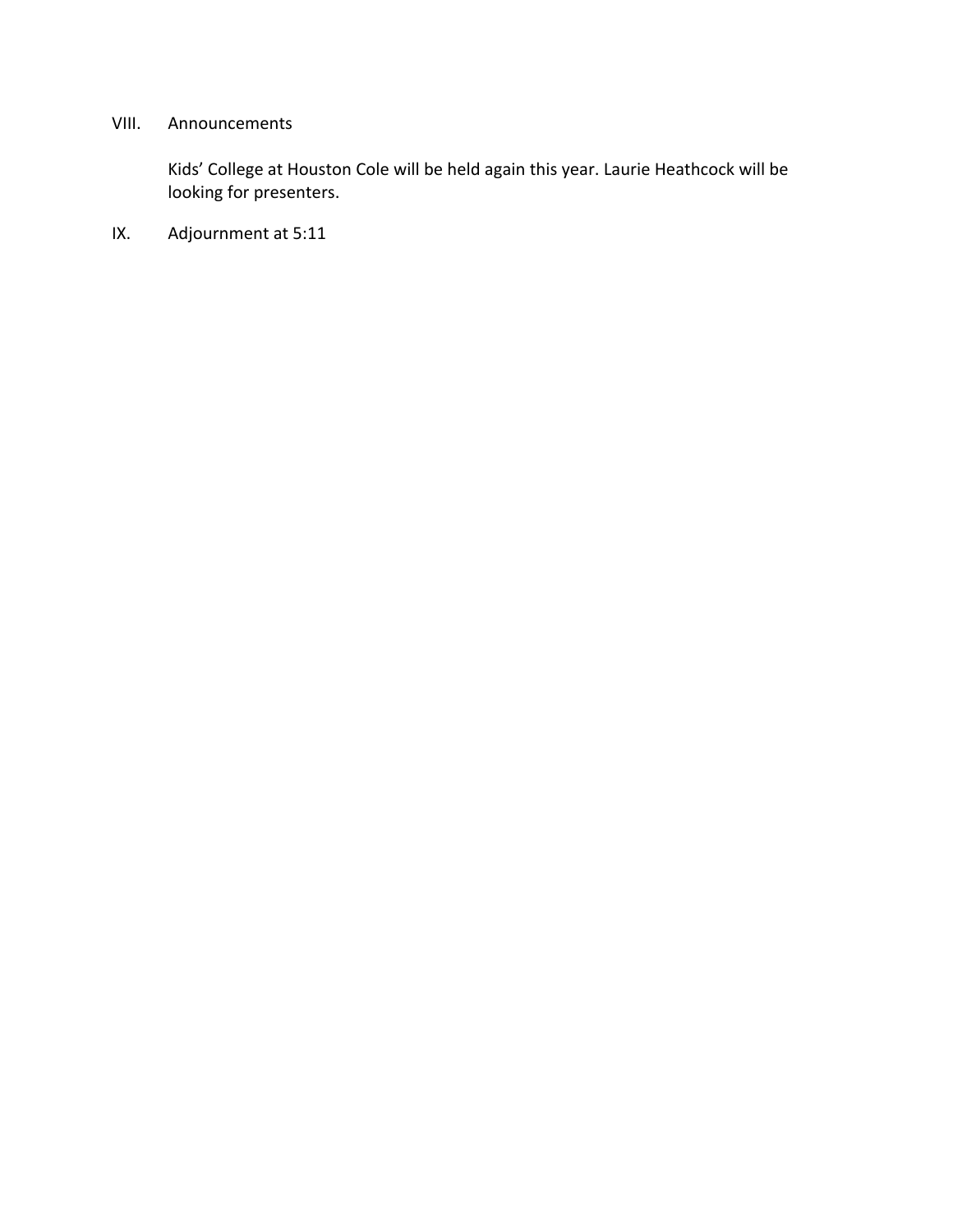Senators present: Frank Wang, , Jimmy Triplett, , Kay Lang, Michael Boynton, Wendy Stephens, Jeffrey Van Slyke, , Jeff Pruitt, Jada Murray, Falynn Turley, Helen Kaibara, Tom Anderson, Kimberly Westbrooks, Kimberly Stevens, Lenn Rainwater, Monica Trifas, Jeff Dodd, James Woodward, Arlinda Wormely, Hungwei Tseng, Nouredine Zettili, Paul Hathaway, Mackenzie Bayles, Russell Hammack, Jeremy Ross

Senators absent: Jamie Runnells, Sayyed F.A. Shah, Christi Trucks, Don Bennett, Pam White, Major Nick Kolodziey, Lori Hill , Ulises Herrera

# **Faculty Senate Meeting Minutes February 10, 2020, 3:15 p.m. Houston Cole Library 1103 C**

XIX. Call to order

XX. Approval of January 2020 Minutes. Approved without changes.

III. Rob Schaffer, Director Chief of Police – Parking

Administration has made the decision to shift from the current four zone parking system to two zone parking system. Decals will remain \$25 dollars (or free with J tag). They will be painting red curbs to designate faculty and staff parking {"Red"), current signage will remain up until new scheme is implemented. Faculty and staff can always park in student spaces. Students will be in Silver parking sports (designated by "White" curbs), visitors in "Blue." The last time we had a two-zone system, we did not have a transit system (Gamecock Express). This make take some adjustment for students at the beginning of fall semester who might discover it is easier to stay parked at their residence hall rather than drive to another location on campus where parking is uncertain. We can anticipate more traffic, especially at the outset. But this is a simpler system, one that is predicated on first-come, first-serve. They expect this will be fully implemented by fall semester. Question: will there be enough faculty/staff parking? The number of spaces will not change. Other questions relate to other devices allowable on campus, but they are lenient with students; Chief Schaffer feels that being distracted by devices is more dangerous than are skateboards/hoverboards. Parking zones are also relaxed after four in an effort to promote safety.

IV. Tammy McCain from HR. McCain presents us with a breakdown of health benefit information, including the annual wellness waiver due August 31. We can also use the Regional Medical Center as needed (with photo ID).

Tax laws changes last year mean that many taxpayers have not have sufficient funds withheld. McCain suggests we check with ta professionals to discuss withholding.

Read HR updates for germane information. TIAA CREF visits every other month, but these are usually booked ahead of time. Look for emails to sign up to meet with their representative. Also, appointments for the wellness screenings from PEEHIP can be difficult to get, and that system is not maintained locally. The department of Family and Consumer Science runs a Child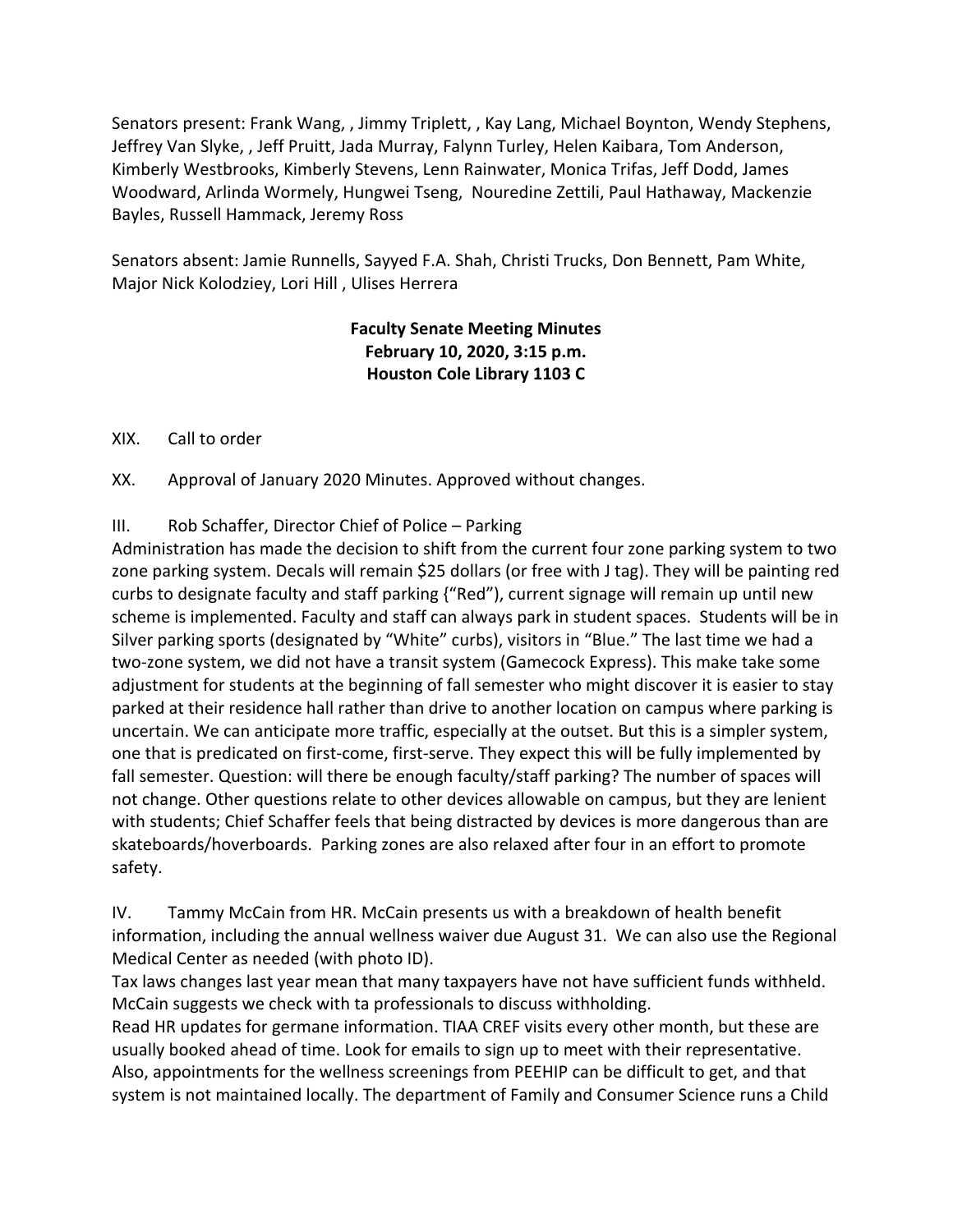Development Center as a laboratory. The department has considered extended hours in the past, but there was not enough demand to justify. Since then, a nursery across from Stadium Towers has closed. These sorts of employee needs can be met through grant funding, so sponsored programs has this on their radar. While counseling services works to meet the needs of students, employees and faculty may see if times are available. The Employee Assistance Program is outsourced, and confidential, HR only receives a total number of consultations per month.

The website will be completely revamped in the near future so that fewer "clicks" are required to get to information.

V. Tim King, Student Success

As of Feb. 1, Dr. King is now Vice President for Student Success. In the medical world, a radiologist is a 'doctor's doctor," and King hopes to fulfill a similar role.

ACE in TMB includes tutoring and supplemental services Learning Services Disability Support Services The Writing Center in Stone An Advising Center: a shared process and repository for advising

King's initial efforts: he would like to see more supplemental instruction and more students peer mentoring and peer tutoring. He will be blamed or praised for student retention and graduation rates. When compared to our state peers, our one-year retention rate (75%) is 7 percentage points ahead, and only one percentage point behind national peers But our six year graduation rate is 41%, in the middle of our state peers and lagging behind national peers where school like ours tend towards 60%. Outcome-based funding at the state level is one incentive to focus on this.

Question about the prospect of central advising: Dr. King does not feel this would work. Undecided or "meta majors" might need general advising, but he does feel that advising centers within the school develop personal relationships.

Dr. King is envisioning us having office hours at the Student Success Center or having classes scheduled in to the Writing Center.

VI. Academic Affairs update

Faculty Senate President Boynton shares report from Provost Shelton

A Dean's Council subcommittee is looking at part-time compensation, including that for adjuncts, overloads, working retirees, and summer differentials. Expenses have increased without significant increases in enrollment.

Provost Shelton and Acting President Don Killingsworth have been working with Charlcie Vann around the Diversity and Inclusion Standing Committee. The group is in process of composition, appointing members, with three subcommittees HOPE (focus on Hispanics), Black History, and Women's history, and more subcommittees to come.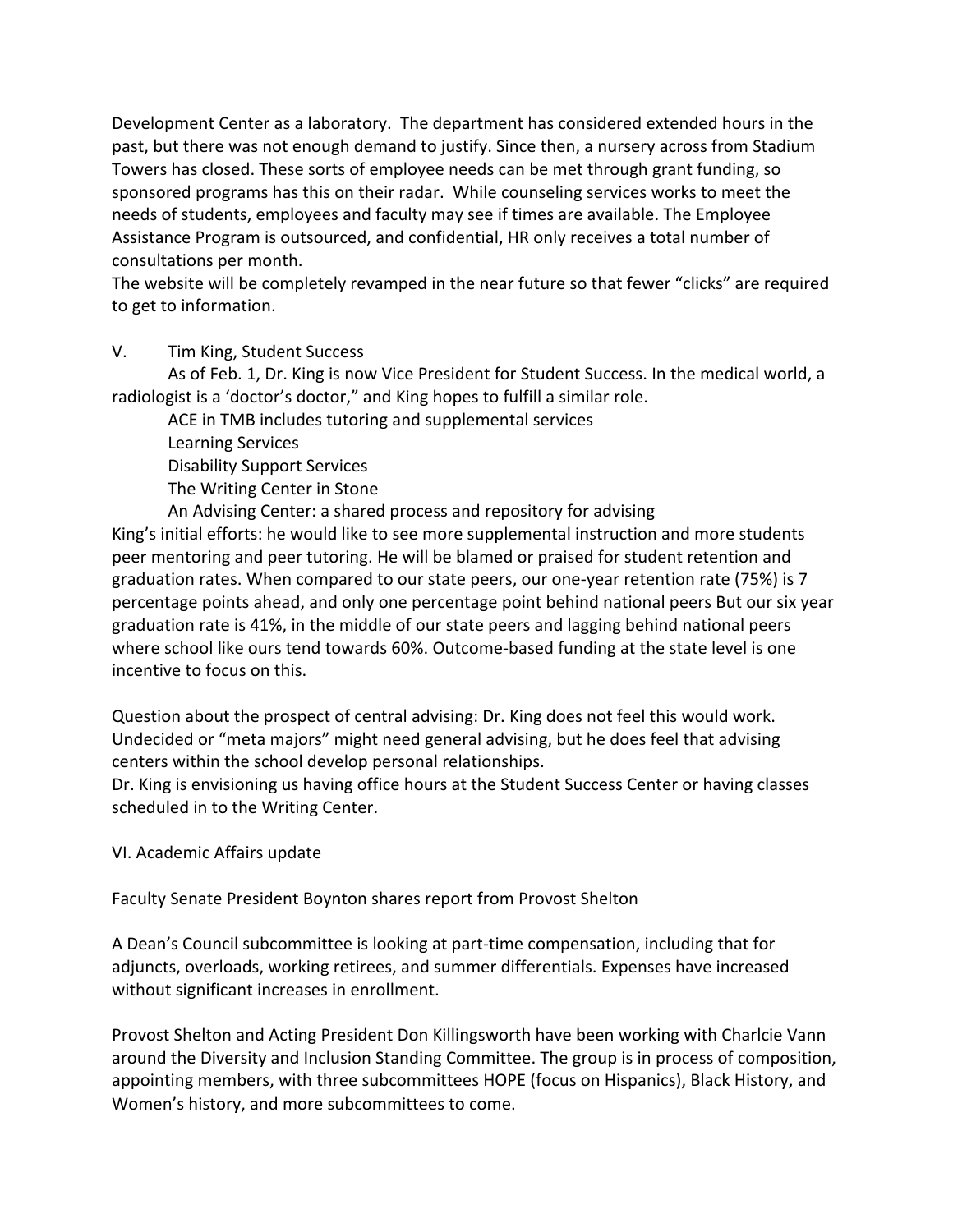FS President Boynton attended the SGA Senate meeting and reports no major issues from student perspective. He sat on the committee at the Town Hall last week, and there were lots of questions from students, many via facebook, about the new cafeteria.

BOT Meeting Report (also covered in the Red & White and via email – efforts are being made towards transparency).

- Approved plans to renovate the RMC and acquire Brookstone.
- Approved building a new combined welcome center and alumni office
- Other repairs to buildings damaged in the tornado are ongoing
- BOT heard from Biology faculty and students about ongoing research
- Arts & Humanities are in collaboration with APT; APT is paying JSU to make two documentaries about the Freedom Riders and Jim Folsom

The Board of Trustees have been eating in the cafeteria during their meeting days; perhaps that would be an opportunity to talk to the trustees. The trustees have been invited to the March Faculty Senate meeting, and they have also been invited to Faculty Symposium, Faculty Appreciation and Faculty Awards.

Red Tie Event and Auction were held. Grand Rounds continue.

Commencement committee meeting: the commencements for Spring are being adjusted, and all faculty, staff, and administration will park remotely and be shuttled in. Provost Shelton wants faculty to be in same waiting area as platform party with refreshments available. Look for more announcements related to commencement.

Announcements:

- Saturday, Feb 22 Faculty Appreciation at women's basketball game with refreshments at halftime. Can bring immediate family. Look for sign up via email.
- Recommendations for Faculty Awards are due Friday, Feb. 14
- Faculty Research Symposium, proposals due Friday Feb. 14 Provost and President will be there, starts at 8. Cash prizes for winners in each category.
- Faculty Research Awards due March 16.
- CORE proposals due March 13.

VI. Debate/vote: changes to Faculty Senate presidency rank and term

Can this really be done? Requiring tenure for president means that you must identify possible officers and plan elections ahead of time.

Perhaps there is some way to formalize having the past president's input (and now that does exist as a shared document). How much of a time commitment would a council of pastpresidents require?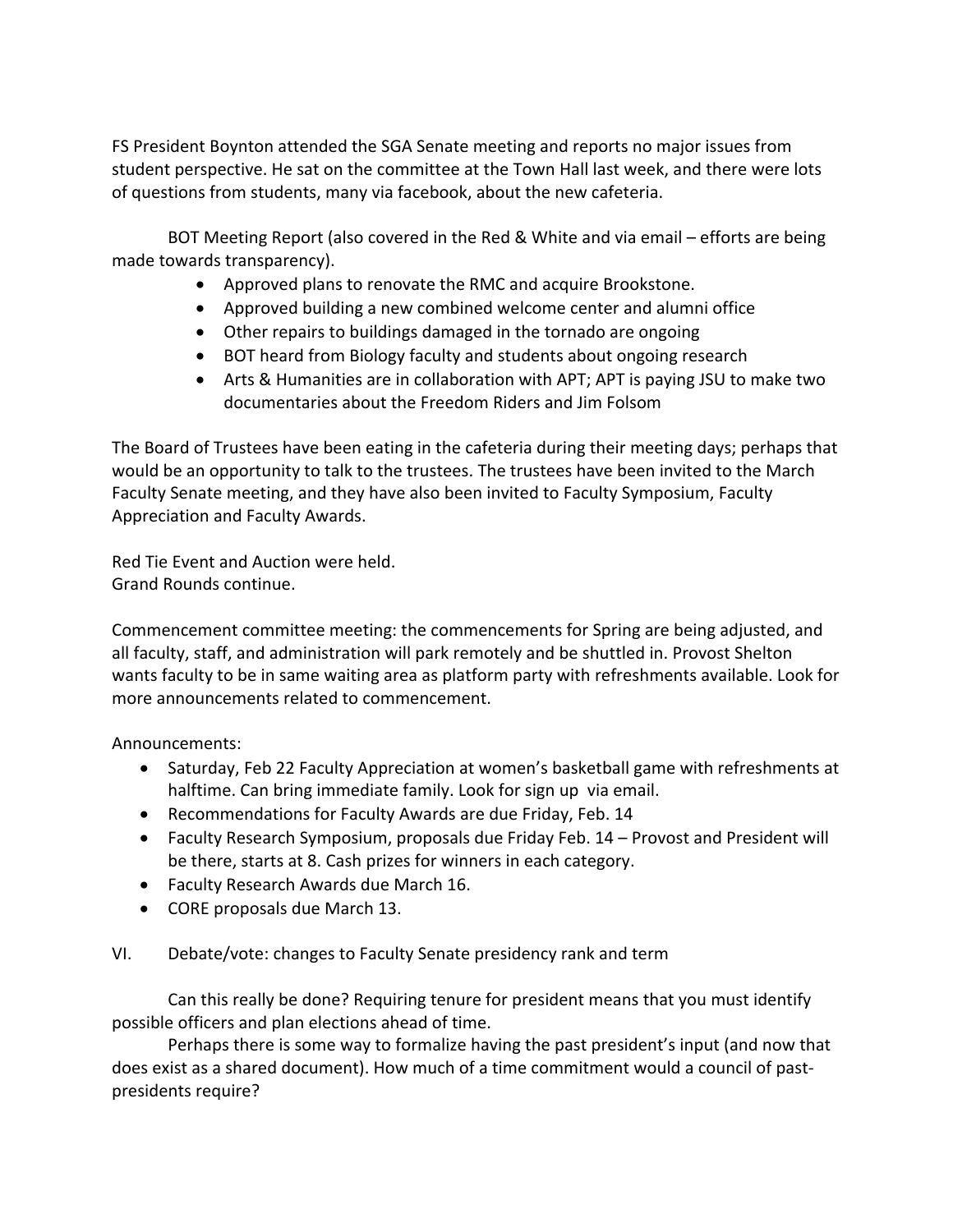The president does get a course reduction, which is a burden for smaller departments (and a second year would double the burden).

What is the impetus for changing the president's term? Are we seeking consistency within the institution or are keeping in line with other universities with two or three year FS presidency roles?

There is a sense that you could get more done in a second year after learning the ropes in the first year. For example, the time required to create resolutions for the administration is considerable, and this has not happened in recent years.

You can currently serve as Faculty Senate president for two consecutive years.

You can get the Faculty Senate Vice President more actively involved, which might remove some of the burden from the president and help get the Vice President prepared.

Motion to keep the presidency at one year. Yes: 12 No: 6 MOTION PASSES.

Motion to add the requirement that the senator elected to be Faculty Senate President be tenured by the date of their appointment as President, effective 2022. Yes: 13 No: 5 MOTION PASSES.

Vice President Hammack raises faculty and community access to the Rec Center. There should be some provision for alumni in community who should be able to pay a guest fee and access the facilities. Requires a current alumni association membership for a guest pass. Some mechanism should exist if we are using this facility as a marketing tool for prospective students.

Debate/vote: changes to Faculty Senate Committee descriptions

Admissions and Scholarship Committee. Chair Kay Lang Committee description and name: Name changes to focus on academic progress, "shall be" changed to present tense, other wordsmithing. MOTION PASSES

Elections Committee. Chair Jeff Dodd Change in schedule to reflect new academic year; president of Faculty Senate ultimately responsible for departmental elections. Faculty Census is also a responsibility of this committee. MOTION PASSES

Faculty Honors Committee. Chair Falynn Turley No changes.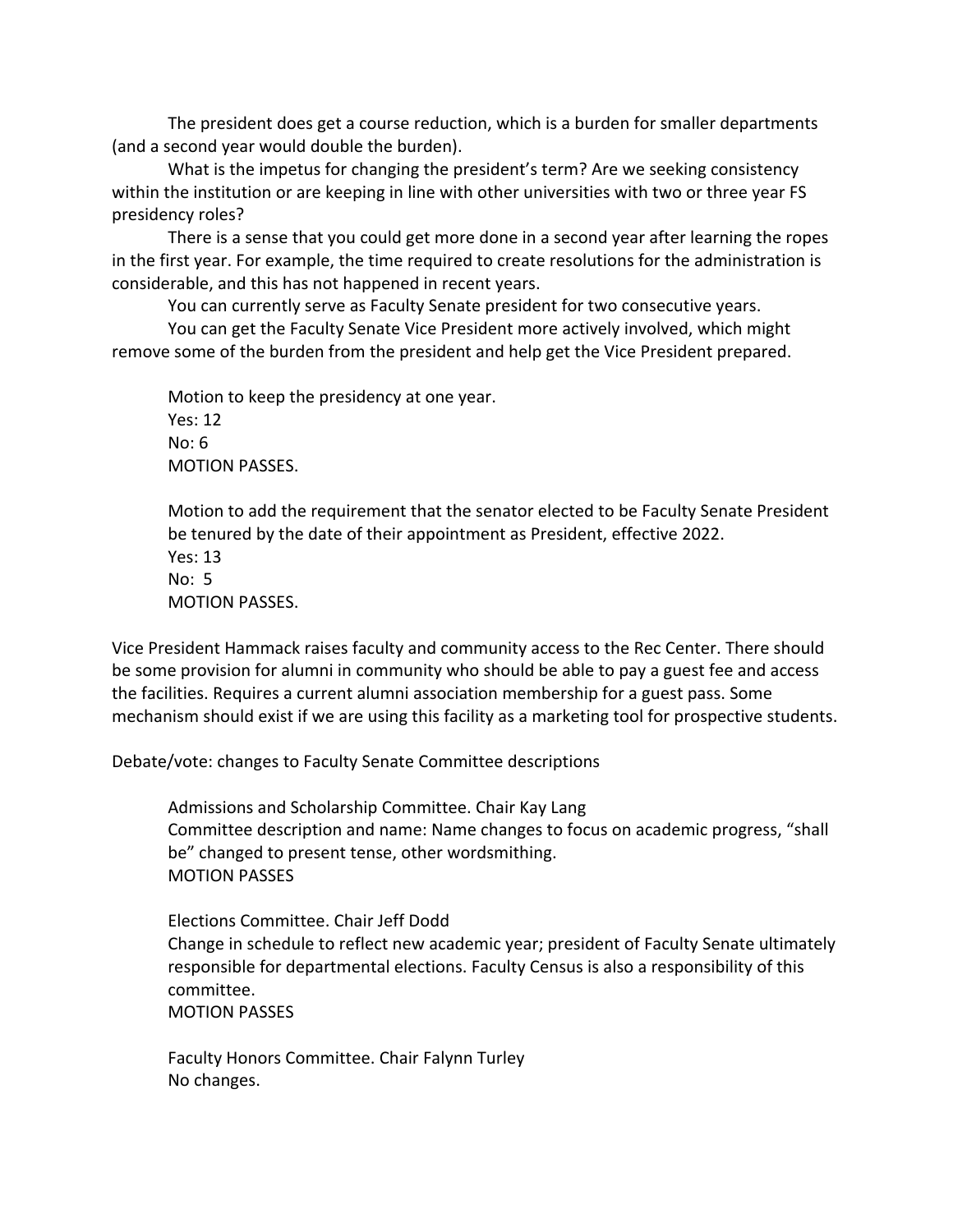Policies Committee. Chair James Woodward Adds "admission and retention of students" to committee charge MOTION PASSES

Welfare Committee. Chair Helen Kaibara Wordsmithing and addition of Service Requirements MOTION PASSES

- VII. Old business
- VII. Call for Departmental Concerns and Shout-outs

#### VIII. Announcements

Former University Librarian William Hubbard passed away Friday. Memorial donations may be sent to JSU's Library Fund for Excellence.

IX. Adjournment 5:40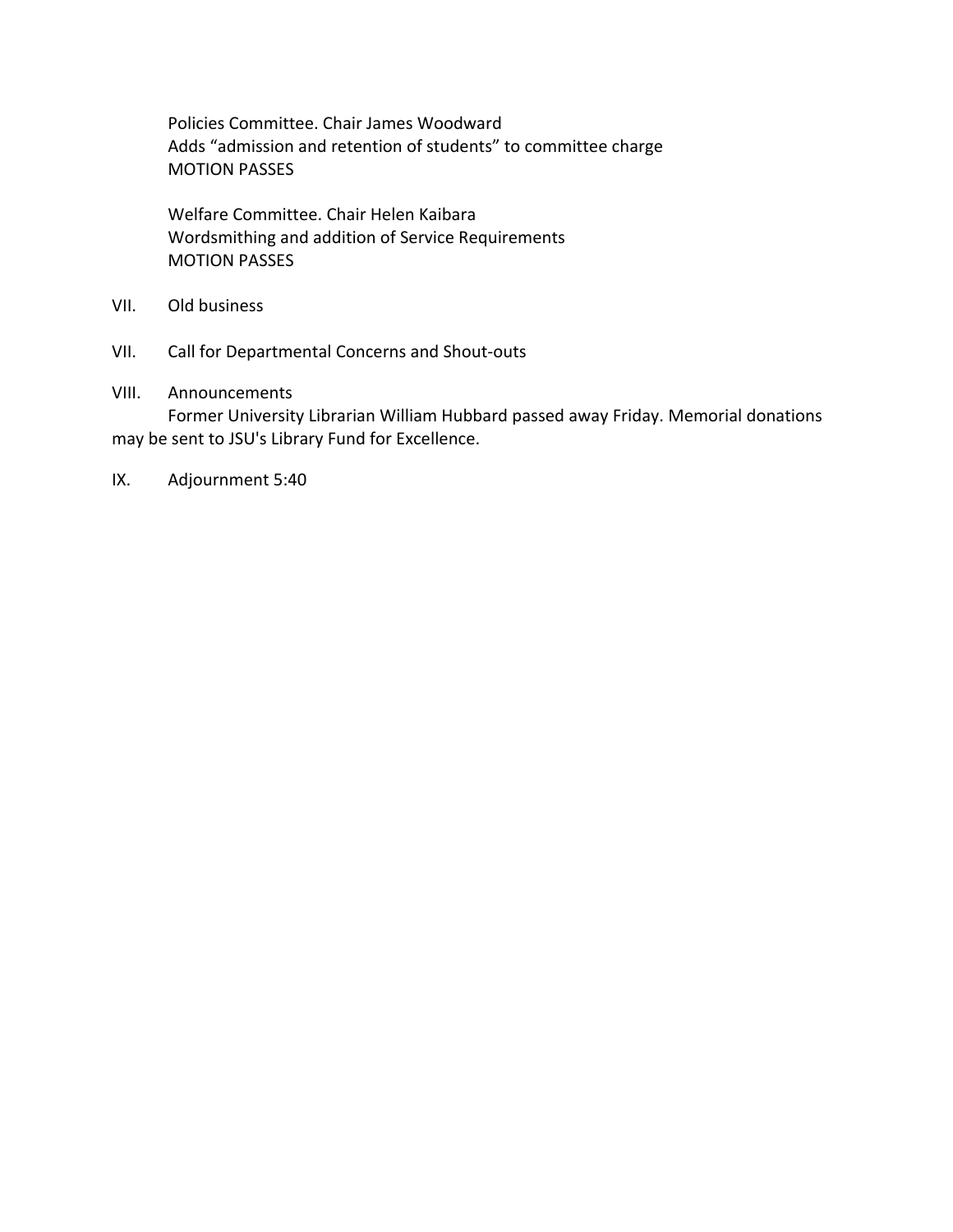Senators present:

Frank Wang, Jaimie Runnells, Jimmy Triplett, Kay Lang, Christi Trucks, Michael Boynton, Wendy Stephens, Jeffrey Van Slyke, Don Bennett, Jeff Pruitt,Falynn Turley, Helen Kaibara,Tom Anderson, Kimberly Westbrooks, Kimberly Stevens, Stan Newton, Monica Trifas, James Woodward, *Laura Barrow for Arlinda Wormely,* Nouredine Zettili, Paul Hathaway, Mackenzie Bayles, Russell Hammack, Ulises Herrera

Senators absent: Sayyed F.A. Shah, Jada Murray, Pam White, Jeff Dodd, Major Nick Kolodziey, Lori Hill, Hungwei Tseng, Jeremy Ross,

## **Faculty Senate Meeting Agenda March 9, 2020, 3:15 p.m. Houston Cole Library 1103 C**

- I. Call to order
- II. Approval of February 2020 Minutes
- III. Academic Affairs update

Provost Shelton:

- Graduation parking change: all faculty, staff and administration will be riding up to the Coliseum in golf carts.
- Let President Boynton know if you are interested in helping craft an honorary doctorate policy.
- Change in faculty handbook for instructors moving to assistant professor. Now, that process if automatic without any application in some areas, but not all. This is happening a lot, sometimes in departments that need a mix of instructors and tenure track lines.

President Killingsworth: Monday April 13 will be reception for Faculty Senate at President's House after Senate meeting. Significant others are invited.

#### COVID19 Update

- Dr. Jeff Ryan: We are planning and preparing for the threat that COVID 19 presents to our campus community. When our students were put into self-quarantine, it felt somewhat like an exercise. We worked hard to verify the reports we received and documented the students' movement on campus. We also discussed the need to share the facts with our entire campus community . The university policy is and will remain to share ALL information that we know to be relevant and true without infringing on the right of privacy for those directly affected.
- This is a slow motion disaster: we can see it coming.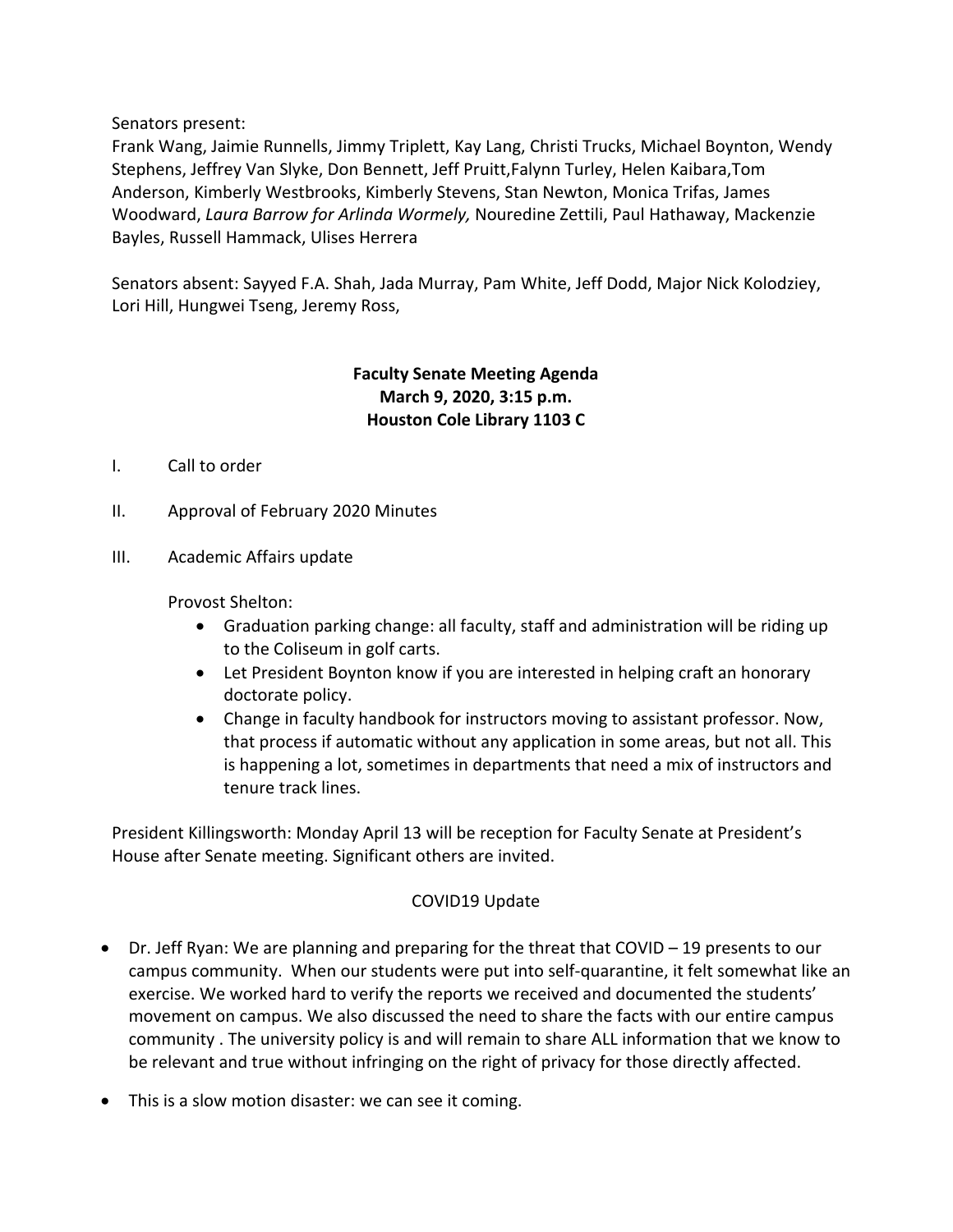- JSU now has a comprehensive contingency plan for the virus. We were the first IHE to place a ban on university-sponsored international travel.
- The virus has a 3% case fatality rate. Typically, the demographic most affected are 60 years of age or above; especially those individuals with underlying health conditions.
- March 18: JSU key personnel (about 35 people), will be having a table-top exercise working through the notification process using one of six scenarios.
- It took only 57 days for the virus to move from mainland China to northwest Georgia.
- Dr. Ryan will be making PSAs, specifically for the JSU community at large, and then two others; one for students and one for faculty and staff regarding continuity of operations and keeping safe. The easiest way to share videos: these will be posted on the JSU COVID – 19 website with tiles for each audience.
- The Provost and Acting President have major concern over Spring Break, where everyone disperses and then returns.
- FAQ on website. Information will keep flowing.
- The two exposed students are doing well. Neither is symptomatic. They are being monitored by JSU and their employer and public health authorities in Georgia.
- Regarding testing: Earlier, COVID-19 testing kits developed by the CDC in Atlanta were faulty. Those tests have been revised, but were sent to priority areas. Now, for those who meet the criteria, Labcorp and Quest can perform presumptive testing with results back to doctor in 24-48 hours.
- Domestic travel: right now, there is no restriction, but we are encouraged to be aware of those areas that have declared States of Emergency.
- Provost Shelton met with the Deans today. She wants the faculty to be involved in the solution, which will be proactive rather than reactive. Provost Shelton wants to be prepared for online conversion of most courses, should this be needed, while working with those faculty who need support. The process of moving instruction online will not be instant, but will be done in stages, if the evolving situation warrants such a measure. Meanwhile, there are related issues such as some nursing students not being able to return to hospitals that are already affecting instruction

Ulises Herrera urges us to communicate with our students and colleagues. SGA elections April 14, applications are out for students to run for office.

VI. New business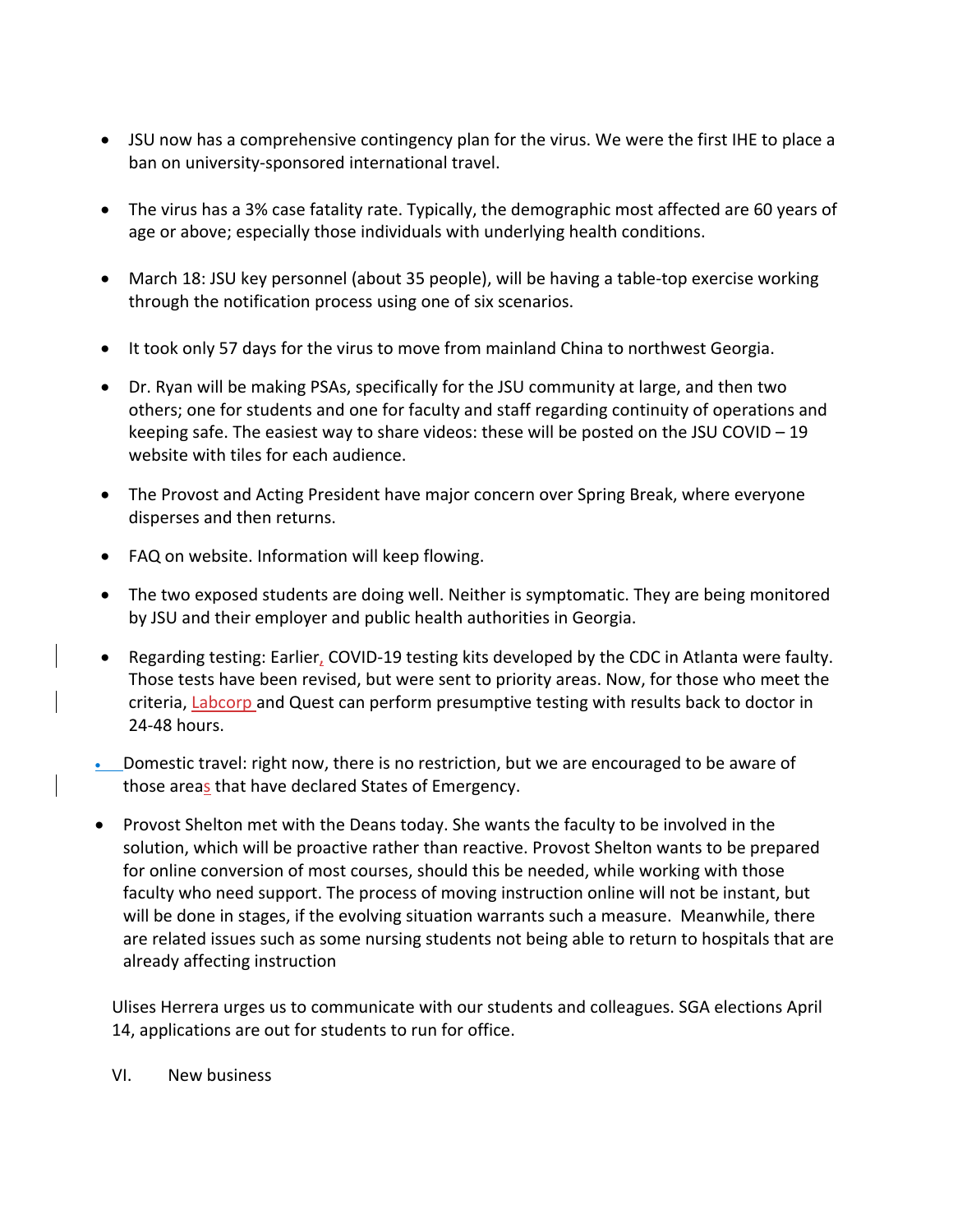President Boynton says that we are being used as a model for reaction to the virus, largely because Dr. Ryan was a lieutenant colonel in the Army, has authored textbooks and is a recognized expert in this field.

Encourages all faculty to attend the Board of Trustees: Monday April 20<sup>th</sup> and Tuesday  $21<sup>st</sup>$ 

From Joint Council:

- o Annalee Harris in the Bookstore spoke about expanding the First Day Program for early access to electronic textbooks, a process piloted in fall and spring. This is not mandatory, but it can ensure students have access to materials.
- o JSU is hiring a full-time webmaster instead of departments handling their web presence themselves
- o Tuition and fees has begun meeting. Vice President Hammack will be attending these meetings, but it is possible tuition will not increase
- o Every department will be developing safety manual.
- $\circ$  Centralized Purchasing Policy was noted as of possible interest to faculty. All purchases above \$15,000 will be submitted for quick review by the Comptroller's office. This is more about capital planning going way over budget than faculty purchasing.
- o Spring Preview Day is this weekend.
- o Online videoconference coming up for ACUFP: Alabama Council of University Faculty Presidents, newly reinvigorated group to have a presence in the state legislature
- $\circ$  Vice President Messer and Provost Shelton came to discuss admissions standards during Executive Meeting. Problems will be addressed going forward.
- President Boynton is putting together a collection of all Faculty Senate resolutions and changes to bylaws to take to Provost Shelton. Once she approves that, the website will be updated.

### Workload policy:

Regarding the faculty workload policy, President Boynton and Provost Shelton have discussed the idea of developing school and department task force groups to review workloads on that level due to variations in fields. This would be both top-down and bottom-up. President Boynton would like to draft a resolution to call attention to this issue to urge deans, chairs, and other administrators to support reconsideration of workload policies. He asks Senator Kaibara, chair of the Welfare committee, to work on drafting this.

Senator Kaibara shares hard copies of workload policies from Austin Peay and JSU. She is interested in streamlining the language around this for our faculty handbook. She will send these out electronically for additional feedback. Vice President Hammack asks how we can define what a set number of hours looks like in different departments. President Boynton and Senator Kaibara will continue to work on this.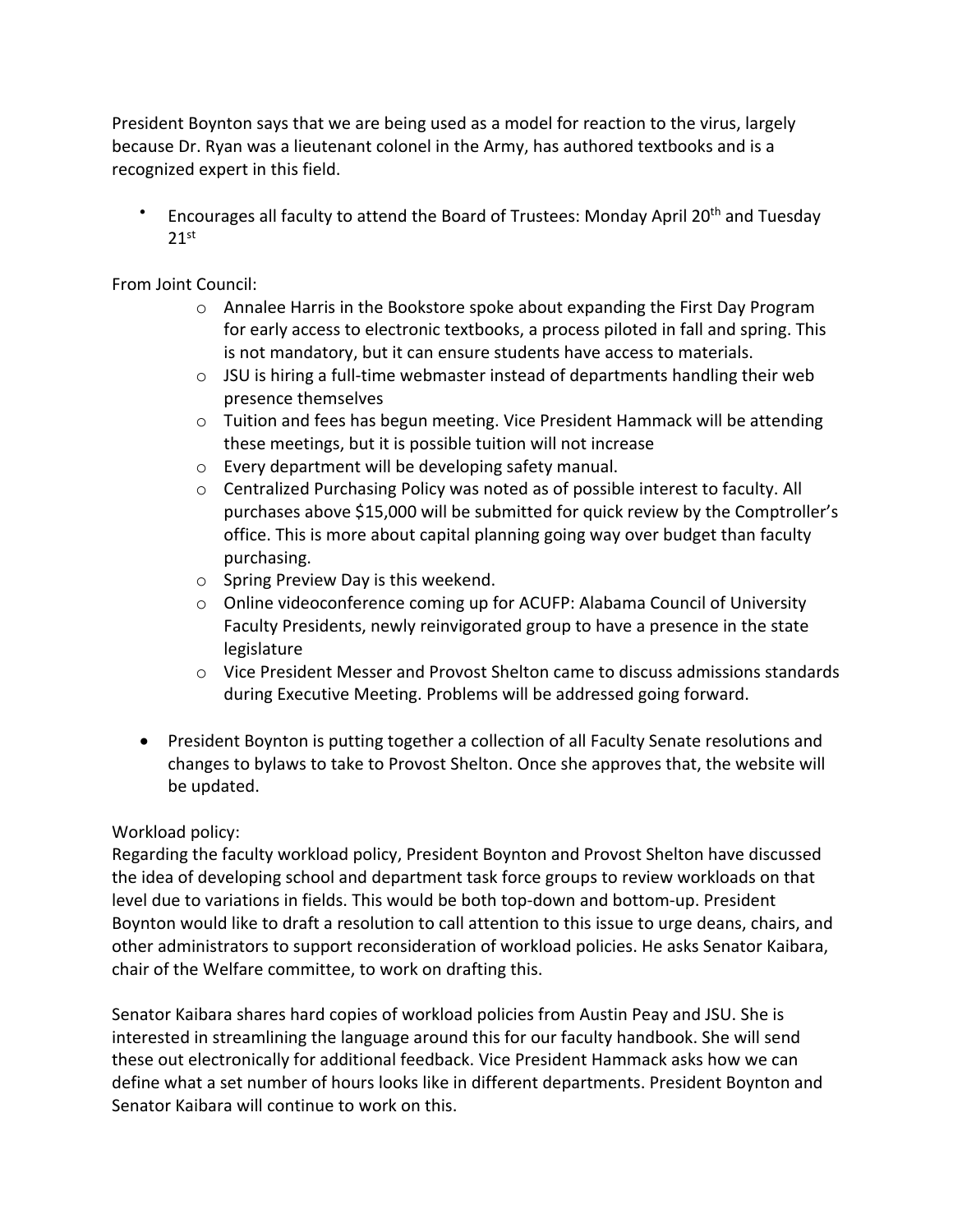Office hours are not considered part of the workload, since that time can be used for scholarly and creative work, or administrative work.

Events: Faculty Symposium Thursday, April 2 – encourage colleagues to attend Faculty Award Ceremony Tuesday April 21

V. Committee reports

Admissions and Scholarship Committee. Chair Kay Lang

Elections Committee. Chair Jeff Dodd

- Call for nominations
	- o Vice President Hammack passes along Senator Dodd's request that departments have their departmental senate elections if applicable before the next Faculty Senate meeting.
	- o Senator Dodd will be reviewing the departments that might qualify for two senators.
	- o Nominations for President-Elect, Secretary, and Historian are being accepted; those will be voted upon at the April meeting after nominees have a chance to speak.
	- o Senators who are in the third year of their first term are up for reelection: Christi Trucks (will be replaced by Dr. Michael Alvidrez), Jeffrey Van Slyke is currently in the first year of his second term (President Boynton will correct his record), Kim Stevens reports that Library Technical Services will be holding elections. Lori Hill is also in third year of first term.

Faculty Honors Committee. Chair Falynn Turley

There were 50 applicants for awards, the committee has voted and those have been passed to Jennifer Foster.

#### Policies Committee. Chair James Woodward

Senator Woodward will be emailing committee with more detail about meeting with Provost Shelton and VP Messer and how admissions policies have been changed.

Welfare Committee. Chair Helen Kaibara

- VI. Old business
- VII. Call for Departmental Concerns and Shout-outs
- VIII. Announcements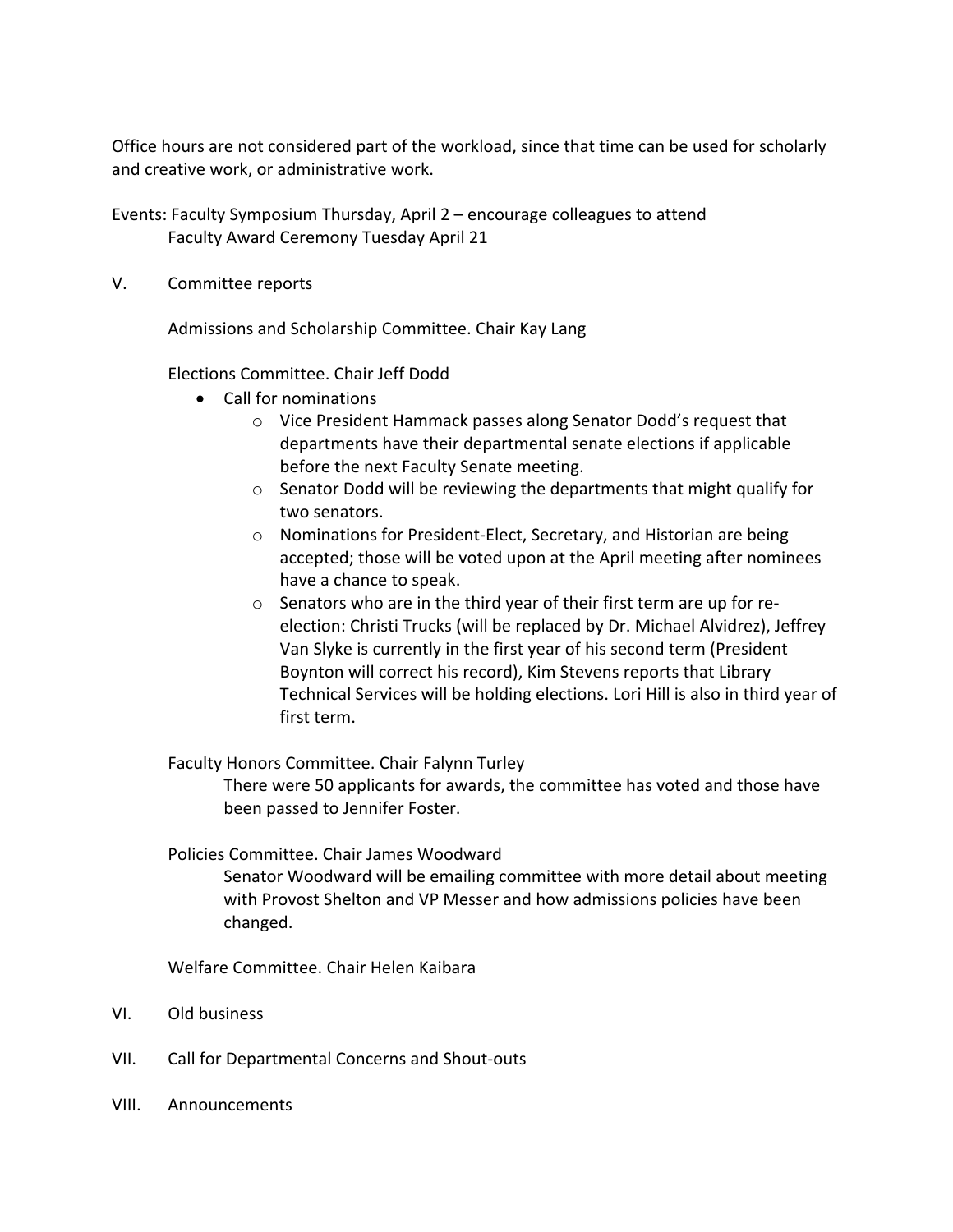- o Senator Westbrooks reports that United Way of NW Alabama held its Read Across America event, including JSU faculty guest readers and book donations.
- o Senator Lang announced that Criminal Justice and Forensics is bringing Dr. Anne Burgess on March 19 from 6-9 in Leone Cole. She inspired ABC's *Mindhunter*.
- o Holocaust Remembrance April 2 7:30p.m. Stone Center Theater. Ann Mollengarden is a second generation survivor who will be speaking.
- o Student production of *Diary of Anne Frank* upcoming.
- IX. Adjournment at4:52 p.m.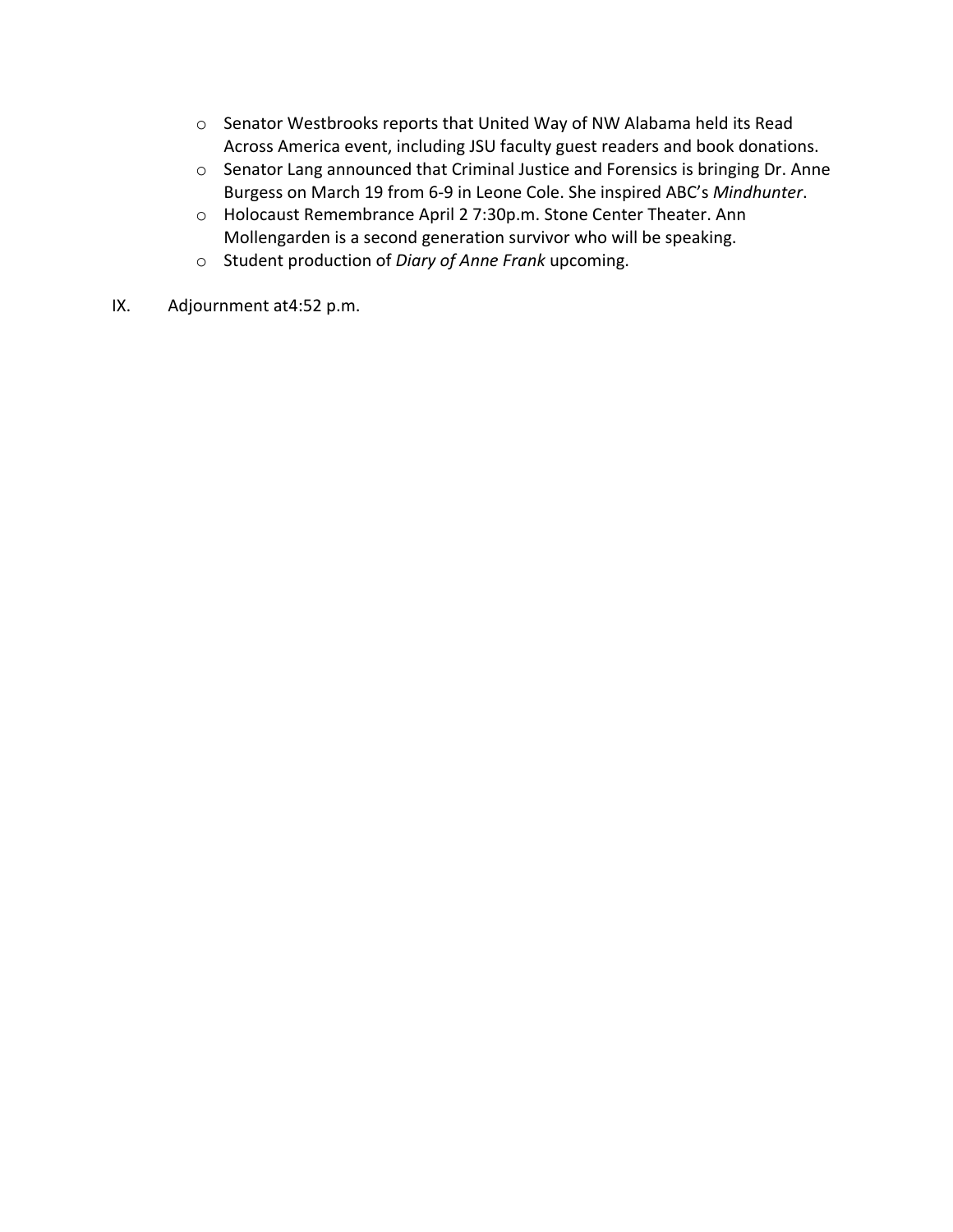Senators present Sayyed F.A. Shah, *Diane Best for Jada Murray*, Frank Wang, Jaimie Runnells, Jimmy Triplett, Kay Lang, Christi Trucks, Michael Boynton, Wendy Stephens, Jeffrey Van Slyke, , Jeff Pruitt,

Falynn Turley, Helen Kaibara,Tom Anderson, Kimberly Westbrooks, Kimberly Stevens, Stan Newton, Monica Trifas, James Woodward, Arlinda Wormely*,* , Paul Hathaway, Mackenzie Bayles, Russell Hammack, Pam White, , Hungwei Tseng, Jeff Dodd, Lenn Rainwater, Major Nick Kolodziey Ulises Herrera

Senators absent Nouredine Zettili, Lori Hill, Jeremy Ross, Don Bennett

## **Faculty Senate Meeting Minutes April 13, 2020, 3:15 p.m. ONLINE via MS team**

I. Call to order

II. Approval of March 2020 Minutes

SGA President Ulises Herrera praises Instagram Live as reassuring students about the administration's relatability. The SGA election will be tomorrow, so we will be transitioning to a new SGA representative.

Faculty Senate President Boynton thanks Ulises for his service.

III. Academic Affairs update: Provost Shelton has been in touch with all the faculty via listserv set up by Vincent Houston, will only need when you need to get information to us, will not over-use listserv. She wanted to be sure faculty heard about new alternate grading options first. Some students found the language too academic – many not realizing that P/NC was two grading options rather than just one. These are difficult decisions and a difficult time for us all. This information will be sent to advisors as appropriate as academic affairs is trying to take this off of the faculty and onto a dedicated person designated by the deans

We have made the decision to go online this summer after listening to Dr. Ryan, ACHE, SACS COC, and what other schools were doing. This was postponed as long as possible, hoping it would not be necessary. Spring graduates will be able to participate t summer graduation with offer the opportunity to celebrate their degree conferral on July 31 August 1 will possibly be

Question from Paul Hathaway: What about faculty members who are up for third-year review and up for tenure but are unable to get into their offices to access materials. Provost Shelton is working with deans on extending these deadlines into the fall and looking at a new timeline for Faculty Annual Reviews. Also, in the new T&P policy, there is language that allows stopping of the tenure clock for situations such as this and for personal issues.

Provost Shelton will discuss this with Deans on Wednesday, who will let us know more.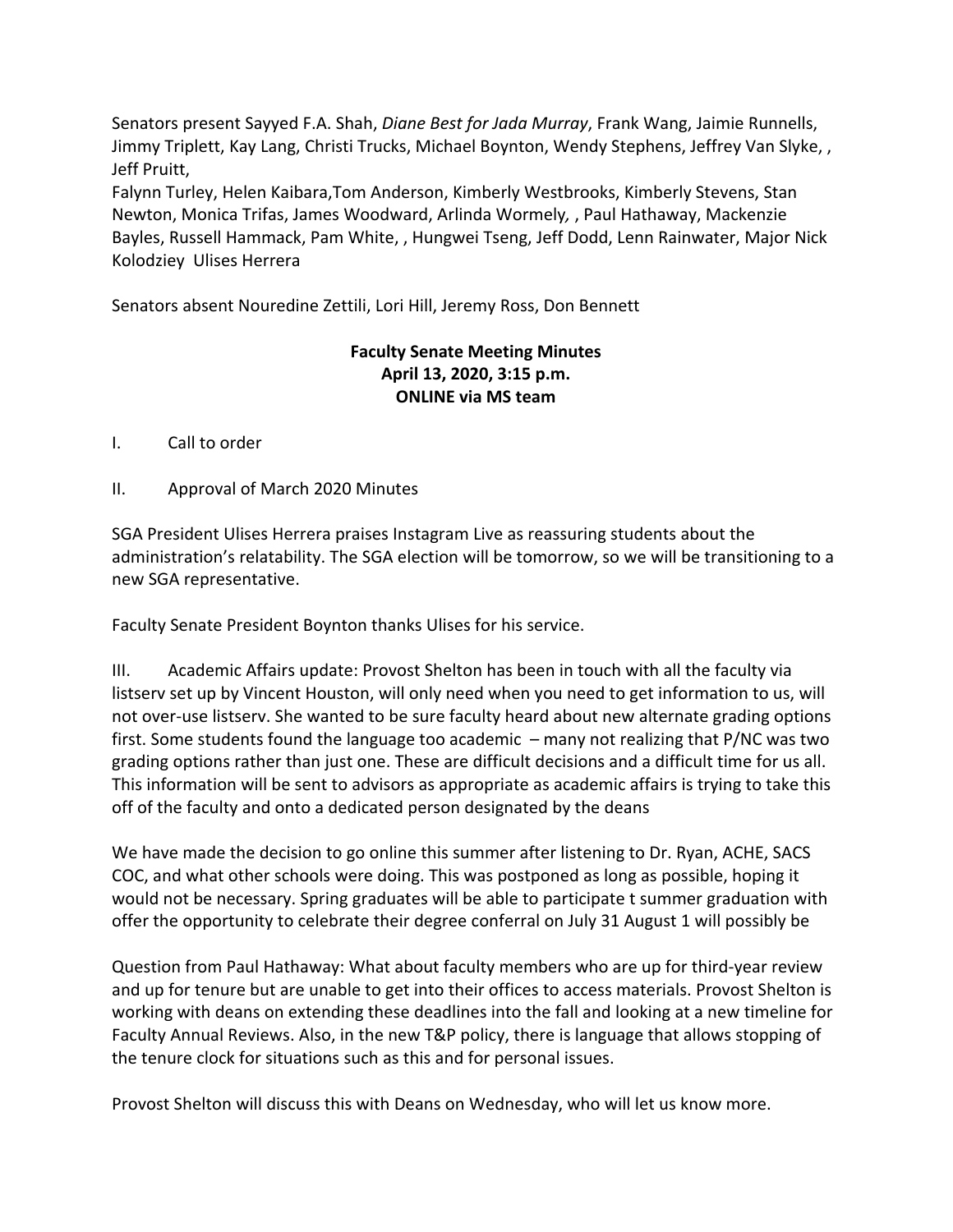There is concern that the pay scale for summer classes have been adjusted. Official compensation for summer has not changes, with 1/32 of annual salary for one hour course and 3/32 for three-hour course. We are speaking about minimum enrollment for summer courses: three to four years back, these were prorated based on revenue generated by tuition. President Beehler provided spreadsheets to dean where they could provide a full summer contract when any revenue was generated, but this resulted in a lot of disparity with faculty receiving same compensation. Determination that six students for graduate courses, 8 students for undergraduate has been set as minimum for full 3/32 compensation.

This is prudent given financial outlook after COVID 19.

University update Acting President Don Killingsworth recognizes Provost Shelton for her support and acknowledges the difficulty of the changes and asks us to thank our faculty on behalf of the institution and the students.

Enrollment is tracking upwards for the most part, similar to the rest of institutes in the nation, many are taking a "wait and see" attitude. We are open, planning to hold classes in the summer and planning to be in session in the fall.

The university is looking at enrollment and remaining in touch with students, current and future, finances look solid but this does not mean we know what is ahead. We have a virtual Preview Day this Saturday, a unique opportunity. Cabinet and division leaders have been asked to tighten belts, events and travel have been halted. There is staff hiring frozen except for faculty that would begin in the fall. It looks like the state allocation will match last year's, but we are depending on tuition and fees (enrollment).

Dr. Emily Messer and her team can use more employees to help contact potential students via Google voice. There is a chatbot launched by Student Success that Dr. King believes has been working well.

Trustees will meet next Tuesday at 9 am. They will not have committee meetings, but just their general meeting on the fifth floor of the stadium. Social distancing will be in effect, but the meeting is open to the press and to the public.

This will be a short BOT meeting with minimal action items; most things have been punted until the August meeting. Mr. Owen, chair of Academic Affairs, will bring forth a motion approved by Deans waiving testing requirements for undergraduates and graduate students for summer and fall to eliminate a barrier to growth. These students may be asked to take these exams later, after matriculation.

Dr. Killingsworth has been in touch with Dr. Jim Persell, President of ACHE, who says we are on par with other institutions. We offer discounted summer tuition anyway, and housing will be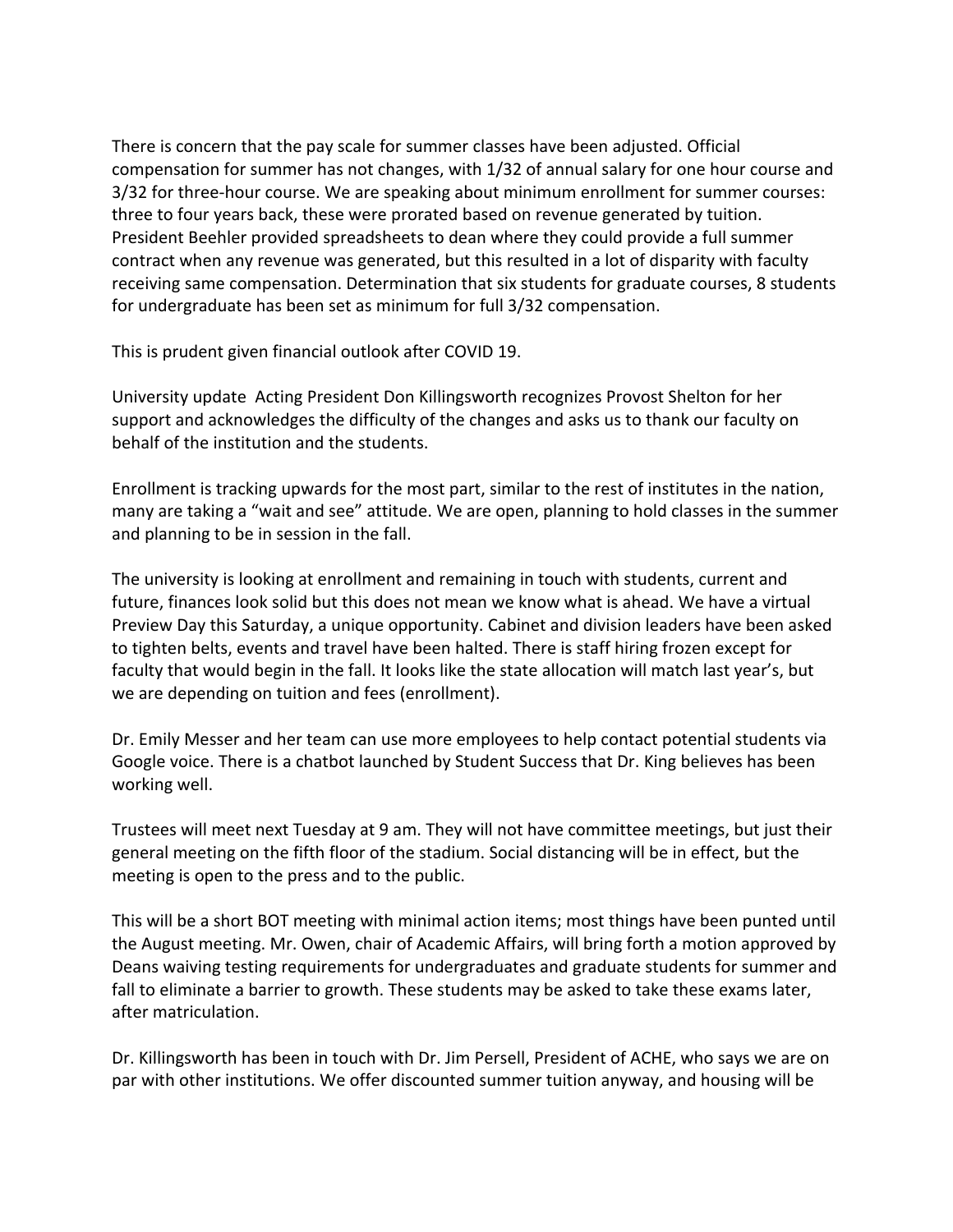available for students who need it. We still have international students who cannot go home, and we want to be sure they have accommodation (Meehan Hall and The Point) and dining.

The cabinet is preparing in case we are not able to be on campus in the fall, though we want to be. There would be many issues in play if we are not able to return; staff cannot be guaranteed their positions if we are not on campus.

Pete Matthews Coliseum is a drive-through COVID-19 testing site on Thursday, there will be traffic.

We are flattening the curve and he is confident people will be back in Bibb Graves beginning in May.

#### VI. New business

Faculty Senate President Boynton had input into the grading policy and feels it went well.

Faculty Senate Bylaws and Constitution update have been places on the Faculty Senate website by Kim Westbrooks.

April BOT Meeting: President Boynton will attend and present Faculty Senate Bylaws and Constitution updates to the Trustees.

Faculty Awards – Jennifer Foster says they are waiting for Deans to choose recipient of Meehan Legacy award, and then will make the announcement on Facebook live (which will be coordinated) and via email since the live event has been postponed. We will have a reception when we are able.

President Boynton and President-Elect Russell Hammack and participated in an online ACUFP meeting to share information with other faculty senate presidents.

There were 17 applications for Faculty Research grants, an upward trend.

Faculty Senate Elections and Transition. Faculty Senate President Boynton's term ends May 2.

Elections Committee Chair Jeff Dodd shares that we have successfully concluded the routine departmental elections of senators whose terms were expiring. There are candidates for election of three of the four officers

- Senator Kim Westbrooks willing to serve again as Historian
- Senator Fayed Shah nomination for Secretary
- No candidate for Vice President/President-Elect